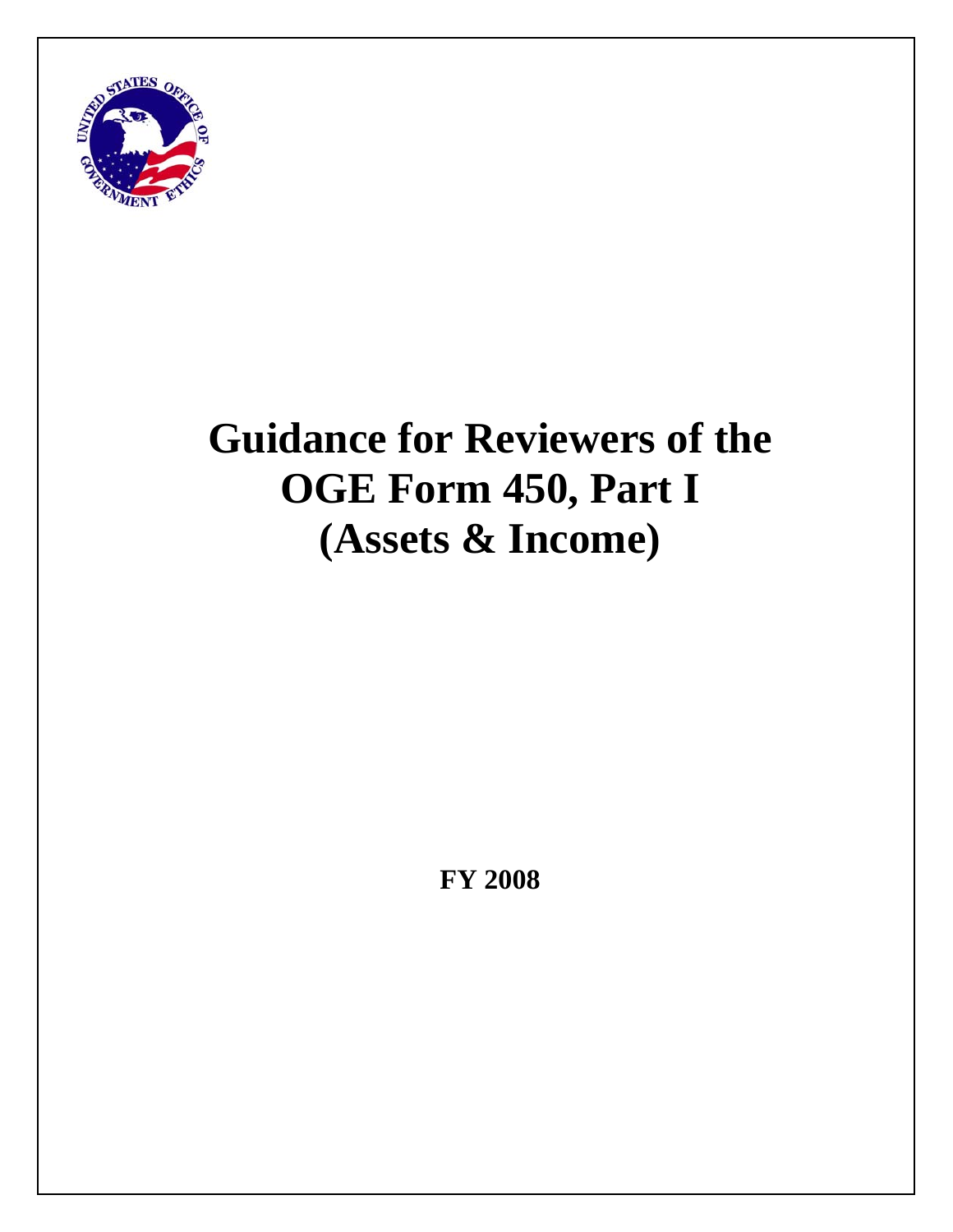## **Contents**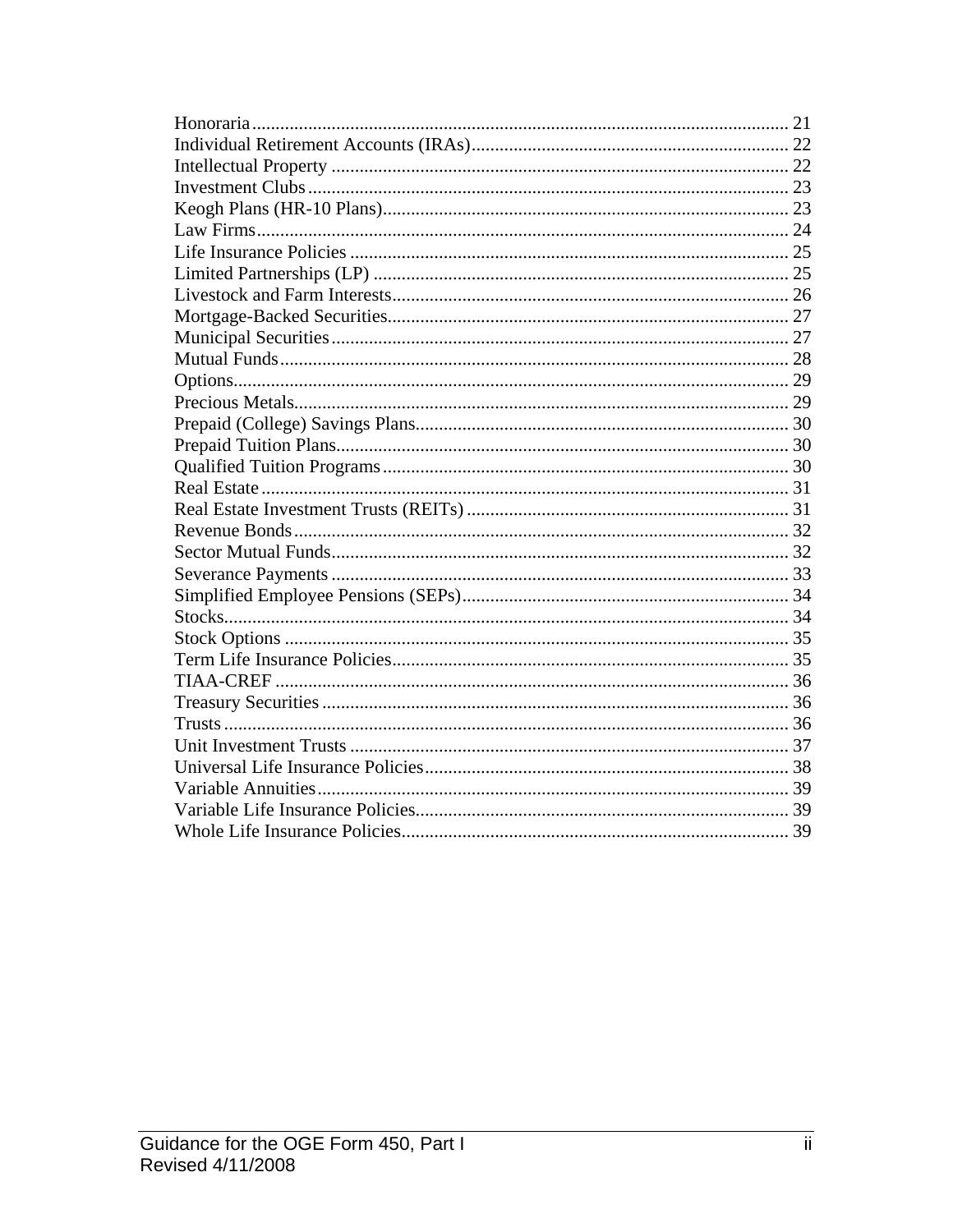### <span id="page-3-1"></span><span id="page-3-0"></span>**Introduction**

This guide was produced by the Office of Government Ethics (OGE) as a supplemental reference for use in reviewing Part I of the OGE Form 450. To help you get started, this introduction explains the scope and limitations of the guide and points you to some additional resources for help with the review process.

**Objectives** In this guide, you will learn: • how to analyze entries for any conflicts with the filer's official duties as well as for any other statutory or regulatory concerns. • how to determine whether an entry meets the technical reporting requirements for that type of interest. The guide consists of two sections. Section 1 outlines the review process for Part I of the OGE Form 450 and offers some general guidance that is applicable to all types of entries. Section 2 provides more detailed guidance for specific assets and sources of income. **Intended Audience** Anyone in the executive branch of the Federal Government who is responsible for reviewing OGE Form 450 reports. **Limitations** This guide is neither a comprehensive reference tool nor a general introduction to the confidential financial disclosure process. At minimum, you will also need the following resources: • the regulations for the confidential financial disclosure process (5 CFR part 2634, subpart I); • the statutes that are applicable to analyzing asset and income entries (18 U.S.C. §§ 201, 203, 205, 208, and 209); • the regulations that are applicable to analyzing asset and income entries (5 CFR parts 2635, 2636, and 2640); • any agency supplemental regulations and procedures related to the confidential financial disclosure process; and • any supplemental standards of conduct regulations issued by your agency, which will include any prohibited holdings and any requirement for pre-approval of outside employment. Other materials that could prove useful are discussed in Section 1 of this guide. Please note that the statutes and regulations cited here and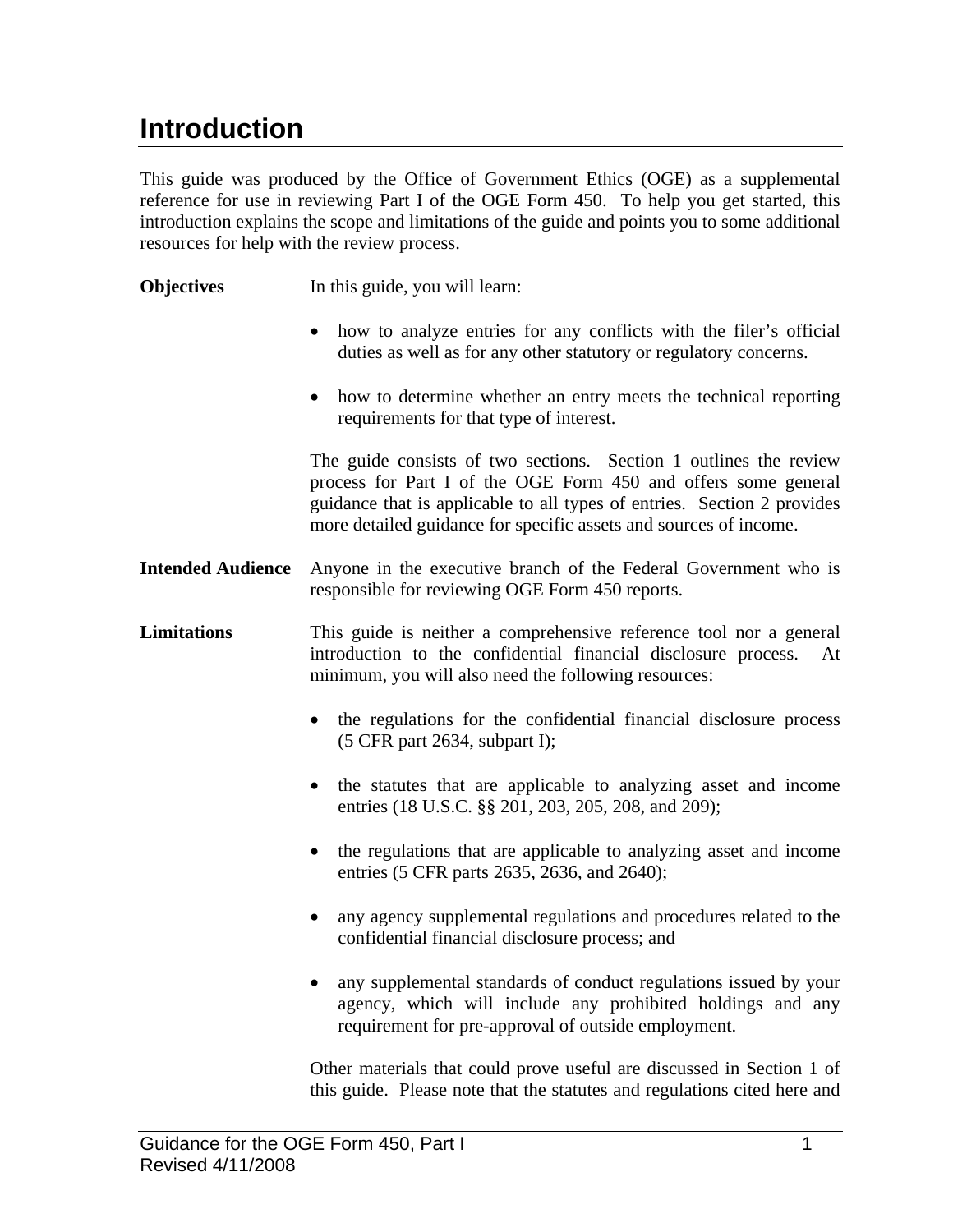elsewhere throughout the guide serve as the ultimate authorities for the confidential financial disclosure process. In the event of any discrepancies between the guidance provided in this document and those authorities, you must follow the statutes and regulations.

<span id="page-4-0"></span>**Additional Resources**  For a general introduction to the review process, you are encouraged to attend the "Certifying 450 Reports" course that is offered by OGE. You may also consult the following resources that are available on the OGE web site ([www.usoge.gov\)](http://www.usoge.gov/):

- "Public Financial Disclosure: A Reviewer's Reference," (Second Edition, 2004);
- "OGE 450 FAQs"; and
- OGE DAEOgrams and advisory opinions.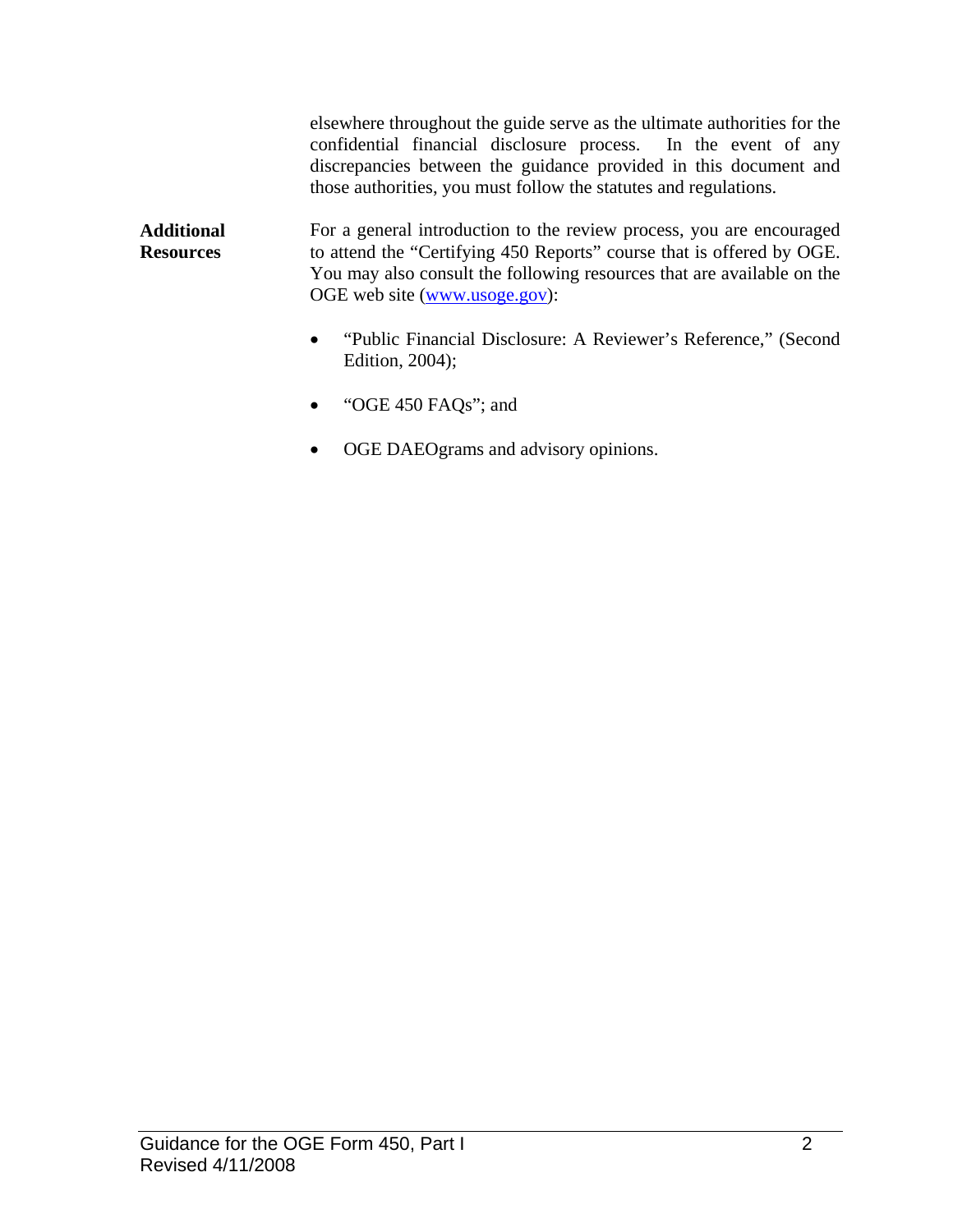### <span id="page-5-0"></span>**Section 1: General Guidance for Reviewers**

This section briefly explains how to review entries for potential conflicts of interest, recommend appropriate remedies for any issues identified, and ensure that the filer's disclosures meet the technical reporting requirements. The information presented here will help you use the more detailed, entry-specific guidance offered in Section 2.

### **Conflict of Interest Analysis**

| <b>Purpose</b>                          | The conflict of interest analysis is the focal point of the review<br>process. It is the basis for your conclusion that filers are or are not<br>complying with the conflict of interest statutes, the standards of<br>conduct, and any agency-specific laws and regulations that may apply.                                                |
|-----------------------------------------|---------------------------------------------------------------------------------------------------------------------------------------------------------------------------------------------------------------------------------------------------------------------------------------------------------------------------------------------|
| <b>Primary</b><br><b>Considerations</b> | Although you will consider a variety of statutory and regulatory<br>provisions in your analysis, the primary considerations for most<br>entries are whether they create potential conflicts under 18 U.S.C.<br>§ 208 or impartiality concerns under 5 CFR part 2635, subpart E.                                                             |
| § 208 Conflicts                         | 18 U.S.C. § 208 is a criminal statute that prohibits employees from<br>participating personally and substantially in a particular matter that<br>would have a direct and predictable effect on their financial interests<br>or on interests that are imputed to them.                                                                       |
|                                         | Imputed Interests: The interests of the following individuals and<br>organizations are imputed to the employee under § 208:                                                                                                                                                                                                                 |
|                                         | the employee's spouse;                                                                                                                                                                                                                                                                                                                      |
|                                         | the employee's minor children;                                                                                                                                                                                                                                                                                                              |
|                                         | the employee's general partners;                                                                                                                                                                                                                                                                                                            |
|                                         | any organization in which the employee serves as an officer,<br>director, trustee, general partner or employee; and                                                                                                                                                                                                                         |
|                                         | any person or organization with which the employee is negotiating<br>or has an arrangement for prospective employment.                                                                                                                                                                                                                      |
|                                         | OGE first published implementing regulations for 18 U.S.C § 208 at<br>5 CFR part 2635, subpart D. More comprehensive guidance was later<br>published at 5 CFR part 2640, and part 2640 is now the primary<br>regulation to use in analyzing § 208. See DAEOgram DO-06-029 for<br>additional help interpreting the term "particular matter." |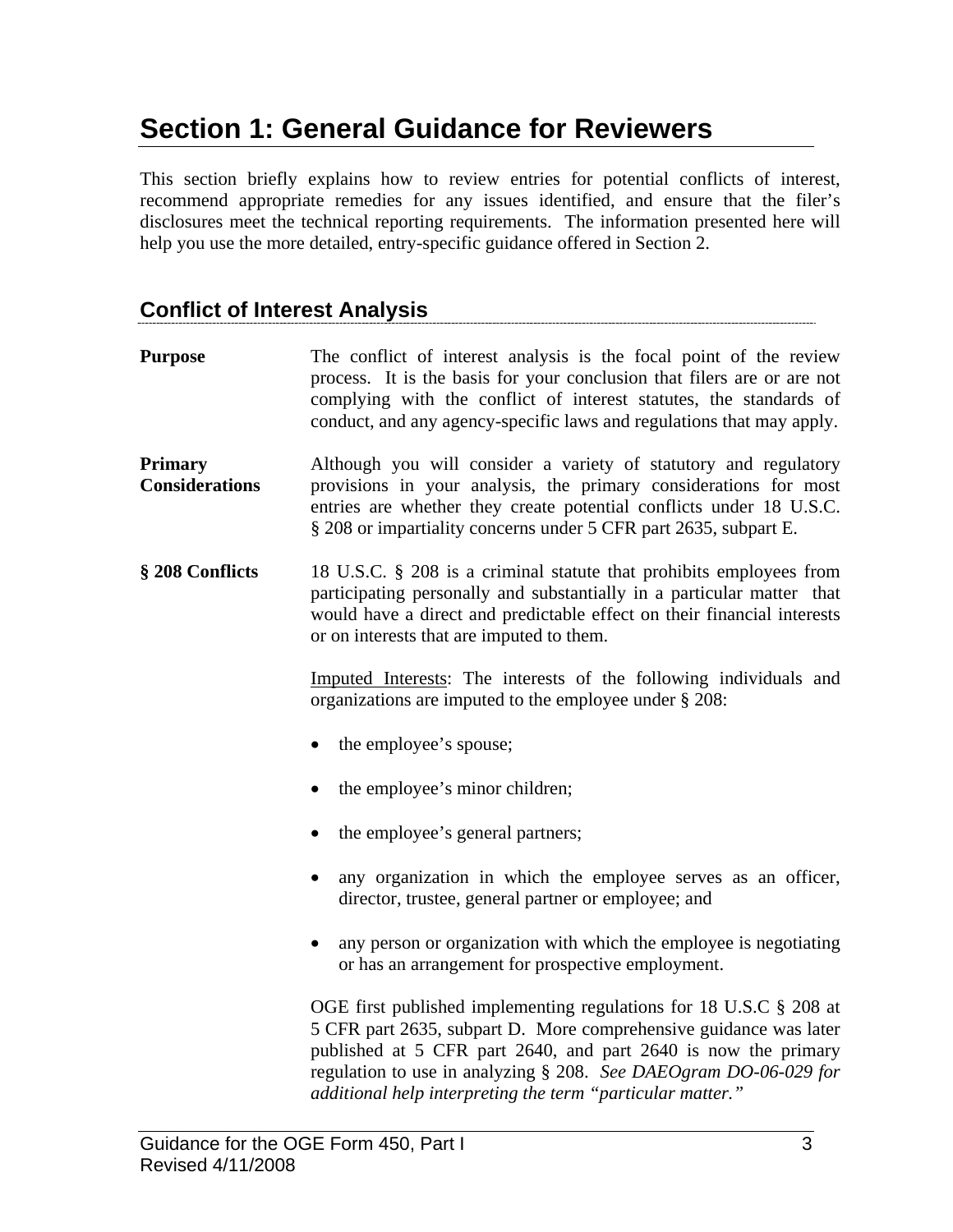<span id="page-6-0"></span>**Impartiality Concerns**  Even if an employee does not have a conflict under § 208, the employee may appear to have a conflict. Therefore, the next step in your analysis is to check whether any entries raise impartiality concerns, using the standards at 5 CFR part 2635, subpart E.

There are two impartiality standards:

- personal and business relationships (§ 2635.502) and
- extraordinary payments from former employers (§ 2635.503).

Personal and Business Relationships: According to this rule, an employee should not participate in:

- a specific party matter
- that would affect the financial interest of a member of his household or in which someone with whom he has a "covered relationship" is or represents a party
- if the circumstances would cause a reasonable person with knowledge of the relevant facts to question his impartiality in the matter.

Employees are deemed to have a "covered relationship" with:

- a person with whom the employee has or seeks a business, contractual, or other financial relationship that involves other than a routine consumer transaction (*This definition does not include a prospective employer described in 5 CFR § 2635.603. An employee seeking employment shall comply with 5 CFR part 2635, subpart F instead.*);
- a person who is a member of the employee's household;
- a relative with whom the employee has a close personal relationship;
- a person for whom the employee's spouse, parent, or dependent child is, to the employee's knowledge, serving or seeking to serve as an officer, director, trustee, general partner, agent, attorney, consultant, contractor or employee;
- any person for whom the employee has, within the last year, served as officer, trustee, general partner, employee, agent, attorney, consultant or contractor; or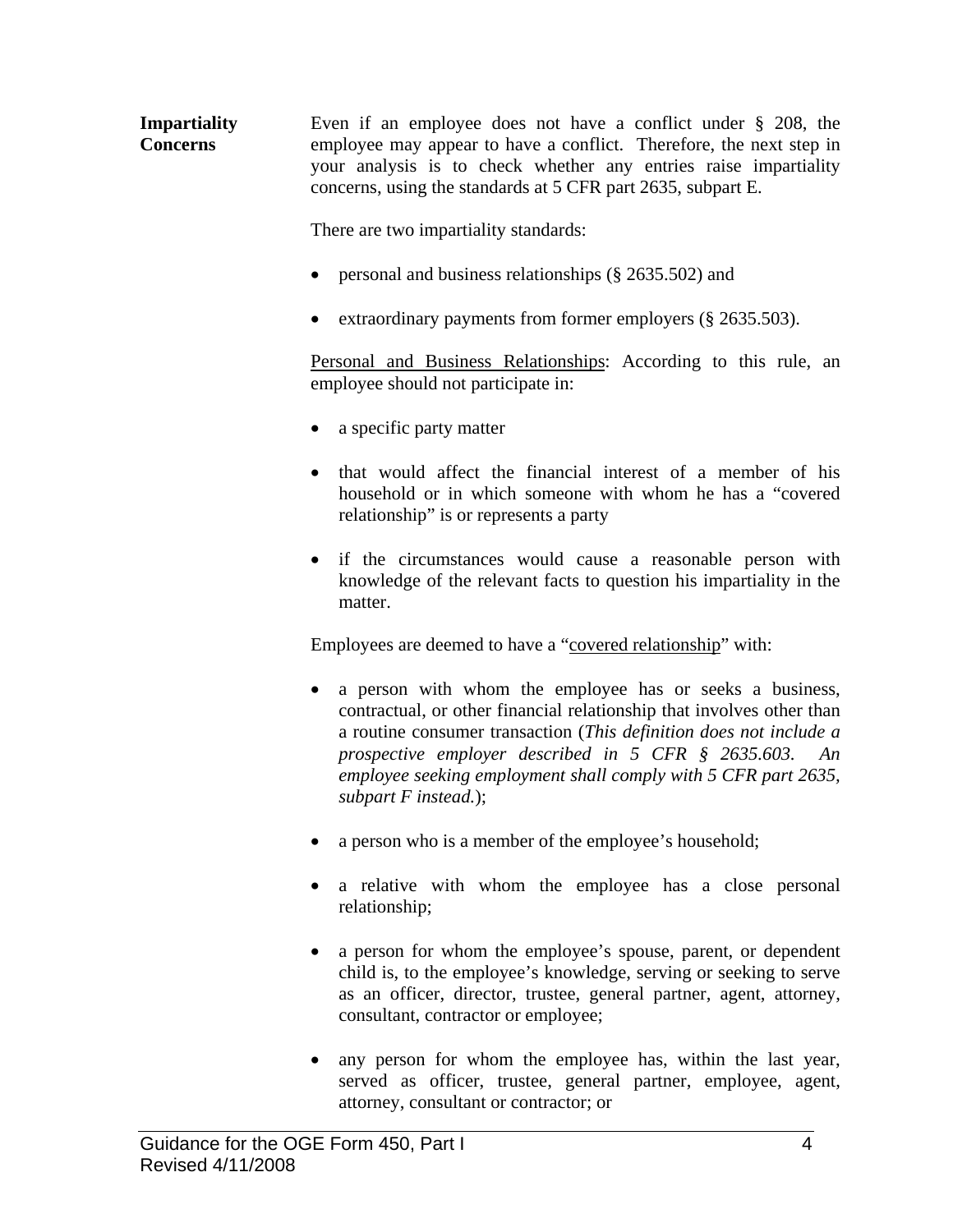<span id="page-7-0"></span>• an organization, other than a political party, in which the employee is an active participant.

Other Impartiality Concerns under § 2635.502: There may be situations that do not fit one of the circumstances listed above but that would still lead a reasonable person with knowledge of the relevant facts to question the filer's impartiality. If you suspect that an entry would create such a situation, you should bring the issue to the employee's attention and suggest a remedy.

Extraordinary Payments: An extraordinary payment is:

- any item, including cash or an investment interest, with a value of more than \$10,000,
- which is paid on the basis of a determination made by the former employer after it becomes known that the employee will serve in Government, and
- which is not made pursuant to the employer's established compensation plan.

For a period of two years following the receipt of such payments, individuals may not participate in any particular matter in which the former employer is a party or represents a party.

**Additional Considerations**  In addition to checking for potential conflicts and the appearance of conflicts, you should:

- check whether there are any statutes or regulations that prohibit your agency's employees from having the reported interest;
- check whether the interest involves a contractor, grantee, licensee, or other prohibited source for your agency (5 CFR part 2635, subpart B);
- check whether the filer is complying with the regulations on outside activities and consider whether the reported interest might lead to a misuse of the filer's Government position (5 CFR part 2635, subparts G and H);
- consider whether the interest constitutes a supplementation of a Government salary (18 U.S.C. § 209);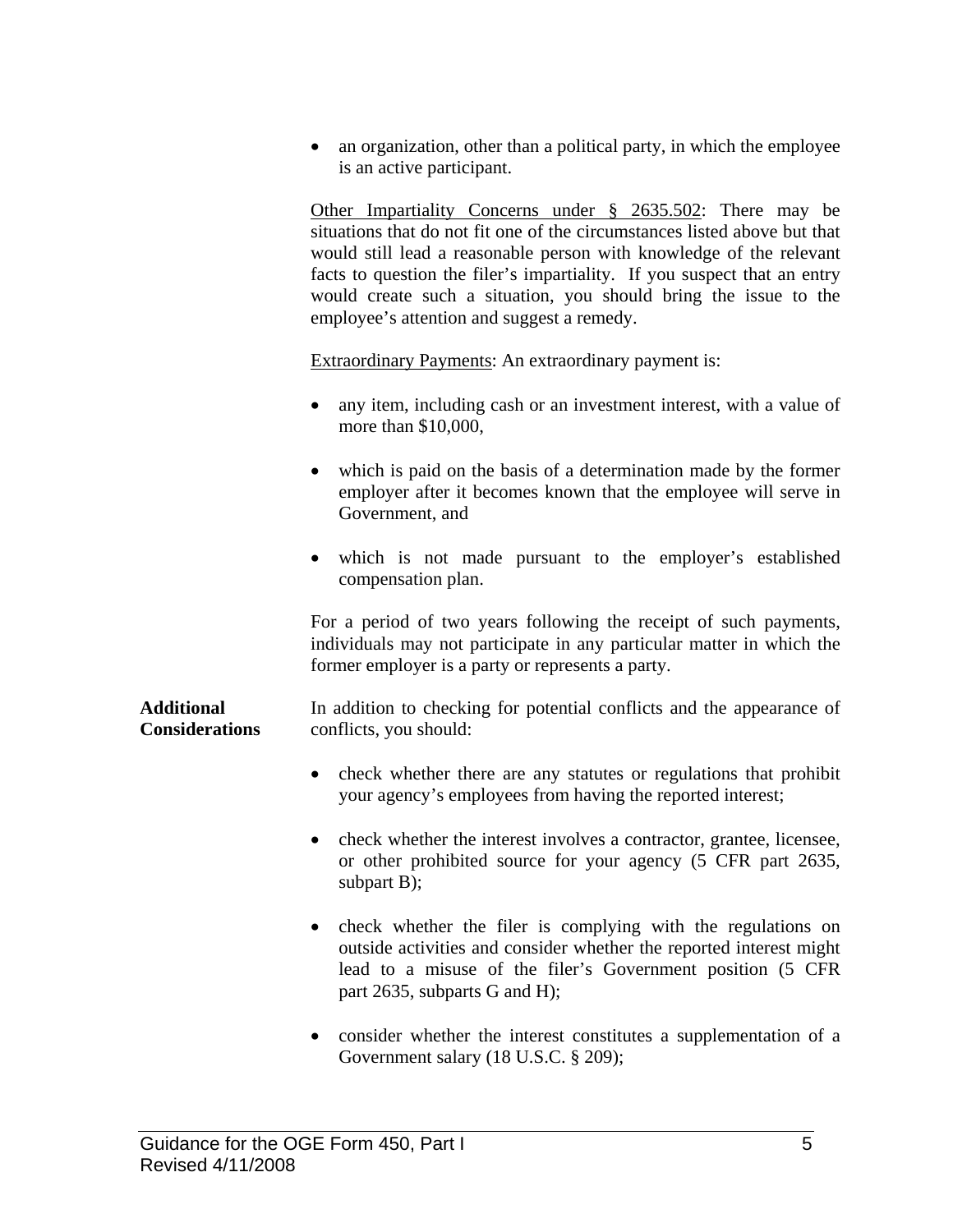- <span id="page-8-0"></span>• consider whether the employee could engage in prohibited representations before the U.S. Government and/or receive compensation related to another's representations (18 U.S.C. §§ 203 and 205); and
- determine whether additional compensation restrictions apply (5 CFR § 2635.804 and 5 CFR part 2636).

| <b>Remedies</b>         |                                                                                                                                                                                                                                                                                                                                                                                                                 |
|-------------------------|-----------------------------------------------------------------------------------------------------------------------------------------------------------------------------------------------------------------------------------------------------------------------------------------------------------------------------------------------------------------------------------------------------------------|
| <b>Purpose</b>          | When potential conflicts of interest or impartiality concerns are<br>identified during the review process, you need to alert the filer to the<br>issues and counsel him as to what remedies would resolve these<br>concerns. The type of remedy you recommend will depend on factors<br>such as the filer's position, the statutory or regulatory provision(s)<br>implicated, and the interests of your agency. |
| <b>Type of Remedies</b> | Possible remedies for issues related to 18 U.S.C. $\S$ 208 and the<br>impartiality rules at 5 CFR part 2635, subpart E include:                                                                                                                                                                                                                                                                                 |
|                         | Recusal/Reassignment: Recusal means that the employee makes a<br>commitment not to participate in certain matters. Reassignment is<br>the result of a recusal and may take one of two forms-<br>reassignment of the matter or reassignment of the employee.                                                                                                                                                     |
|                         | Waiver/Exemption (18 U.S.C. § 208): There are four waiver and<br>exemption provisions for 18 U.S.C. § 208. An employee who has<br>been granted a waiver or who qualifies for an exemption can<br>participate in official matters without violating § 208.                                                                                                                                                       |
|                         | $\underline{b(1)}$ : A waiver that can be issued by your agency which covers<br>$\circ$<br>certain financial interests that are not so substantial as to be<br>deemed likely to affect the integrity of the employee's services<br>to the Government.                                                                                                                                                           |
|                         | $b(2)$ : Blanket exemptions issued by OGE for financial interests<br>O<br>considered too remote or inconsequential to affect the integrity<br>of the employee's services.                                                                                                                                                                                                                                       |
|                         | $\underline{b(3)}$ : A waiver for special Government employees on Federal<br>O<br>Advisory Committee Act committees when the need for the<br>employee's services outweighs the potential for conflicts.                                                                                                                                                                                                         |
|                         | $\underline{b(4)}$ : An exemption for employees that have certain Native<br>O<br>American or Alaskan Native birthrights.                                                                                                                                                                                                                                                                                        |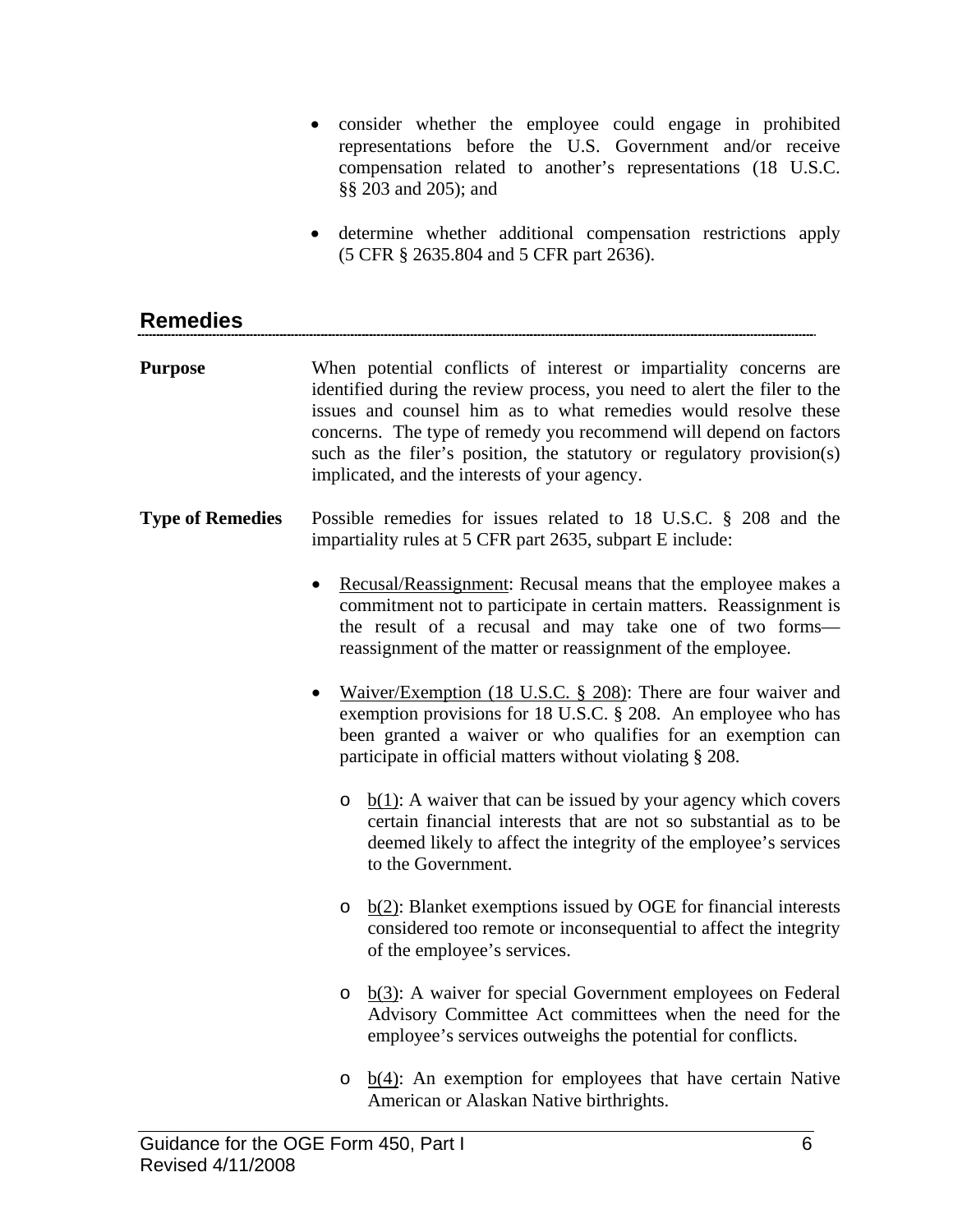- <span id="page-9-0"></span>• Impartiality Authorization (§ 2635.502): Agencies may authorize an employee to participate in matters that would otherwise raise impartiality concerns under 5 CFR § 2635.502. Waivers granted for § 208 concerns also address § 2635.502 issues of the same scope; however, an authorization made for impartiality concerns would not serve as a remedy for potential § 208 conflicts.
- Waiver of Disqualification (§ 2635.503): Agencies may waive the disqualification requirement related to extraordinary payments where the amount of the payment was not so substantial as to cause a reasonable person to question the employee's ability to act impartially.
- Divestiture: The employee sells the financial asset.
- Resignation: The employee gives up a position in an outside organization or leaves his Government position.
- **Cautionary Letters** In some cases, a filer's reported interests do not require a remedy but still suggest the need for heightened attention and possible follow-up. You may wish to send the filer a cautionary or advisory letter in such cases, explaining the applicable rules and what steps the filer should take to avoid violating them. For example, if the activities at your agency can affect one of the filer's interests, you may wish to remind him of his obligations under 18 U.S.C. § 208 and 5 CFR § 2635.502 even if you are not certain that the filer's specific duties would involve or affect his interests. The decision whether to provide cautionary guidance will depend on the situation.

#### **Technical Review**

| <b>Purpose</b>                      | The purpose of a technical review is to ensure that filers have properly<br>completed the form in accordance with the reporting requirements.                                                          |
|-------------------------------------|--------------------------------------------------------------------------------------------------------------------------------------------------------------------------------------------------------|
| <b>What Filers</b><br><b>Report</b> | A filer must report:<br>assets held for investment by the filer, the filer's spouse, or the<br>$\bullet$                                                                                               |
|                                     | filer's dependent children if the asset ended the reporting period<br>with a value greater than \$1,000 or if the asset generated more<br>than \$200 in investment income during the reporting period; |
|                                     | the sources of the earned income (including honoraria) and other<br>$\bullet$<br>non-investment income that generated over \$200 for the filer<br>during the reporting period;                         |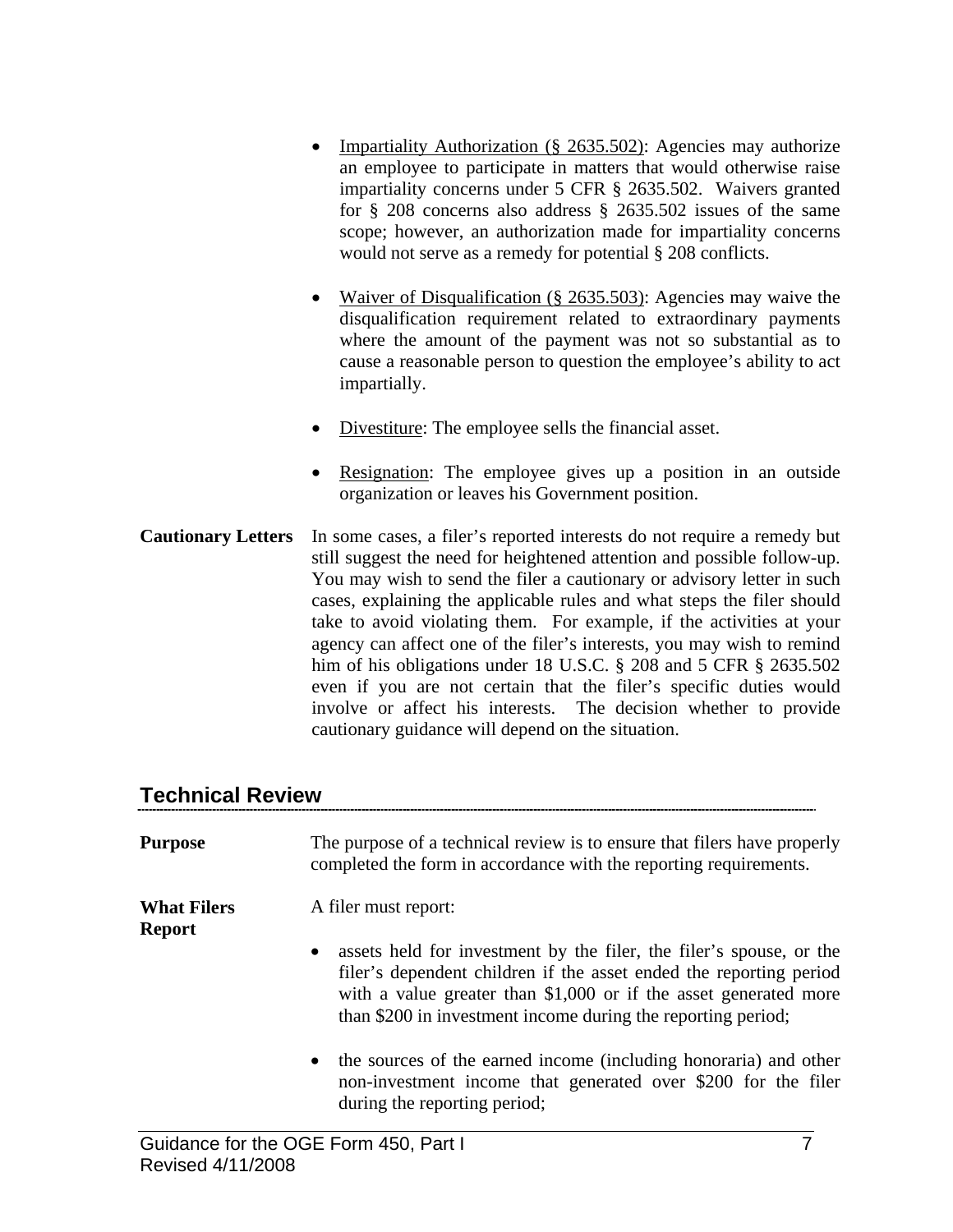- <span id="page-10-0"></span>• the sources of earned income (excluding honoraria) that generated over \$1,000 for the filer's spouse during the reporting period; and
- the sources of honoraria that generated over \$200 for the filer's spouse during the reporting period.

Investment Income: Investment income includes interest, rents, royalties, dividends, and capital gains of the filer, the filer's spouse, and the filer's dependent children. It includes income derived from all forms of property (such as securities, funds, accounts, and real estate); annuities; partnerships, joint ventures, and businesses; the investment portion of life insurance or endowment contracts; and income from interests in trusts.

Earned Income: Earned income includes fees, salaries, commissions, honoraria, and any other compensation received for personal services but excludes Federal Government salary and other Federal benefits (including retirement, unemployment benefits, and veterans' benefits). As noted above, honoraria received by the filer's spouse are treated differently from other earned income for disclosure purposes. Filers do not report earned income received by their dependent children.

Other Non-Investment Income: This remainder category is for income that is neither investment income nor earned income. Examples include prizes, scholarships, awards, and gambling income. Filers do not report "other non-investment income" that is received by their spouses or dependent children.

Reporting Period: The period of time covered by a report varies based on the type of report that the employee is filing.

- New Entrant (either first-time filers in the position or special Government employees): Filers report information for the 12 months that preceded the date of filing.
- Annual Filers (subsequent filings): Filers report information for the preceding calendar year (January 1 - December 31).

**What Filers Do Not Report**  Filers need not disclose the following (whether held or received by themselves, their spouses, or their dependent children):

- Salaries or retirement benefits from U.S. Government employment (including Thrift Savings Plan accounts);
- veterans' benefits;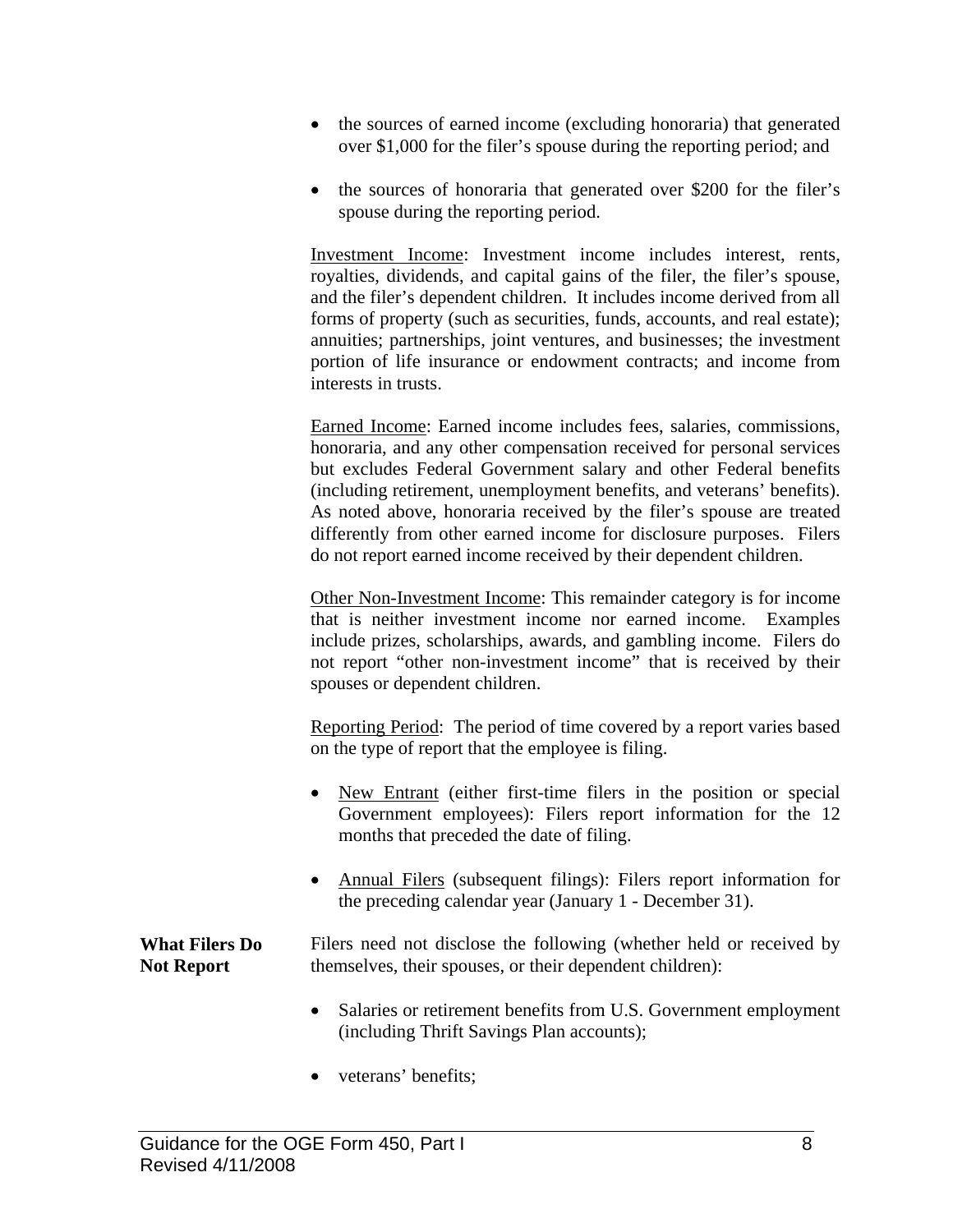- <span id="page-11-0"></span>• Social Security benefits;
- cash deposit accounts (such as savings and checking accounts and certificates of deposit);
- term life insurance:
- money market mutual funds or money market accounts;
- diversified mutual funds;
- a personal residence unless rented out;
- U.S. Government obligations (such as Treasury bonds, bills, notes, and savings bonds);
- Government securities issued by U.S. Government agencies; or
- money owed by a spouse, parent, sibling, or child.

Supplemental requirements: Your agency may ask OGE for permission to collect supplemental information that is otherwise not reported. Consult your agency ethics rules and procedures for further guidance any supplemental requirements that may exist.

**Reportable Assets** The term "reportable asset," as used in this guide, refers to an asset that meets the reporting threshold and is not exempt from disclosure.

**Reportable Underlying Assets**  A number of commonly reported assets are actually investment vehicles that contain other assets. The assets that are contained in the investment vehicle are called the vehicle's underlying assets. For example, a 401(k) is a retirement plan in which the contributions are invested in assets such as stocks and mutual funds. The stocks and mutual funds are underlying assets of the 401(k).

> The term "reportable underlying asset" refers to an asset that is held by an investment vehicle and that individually meets the disclosure requirements. For example, if a stock held by a filer's 401(k) plan ends the reporting period with a value greater than \$1,000 or if the stock generated more than \$200 in income, then the stock is a reportable underlying asset of the 401(k) plan and the filer must disclose the stock.

#### **Reviewing Entries** To complete a technical review of Part I, verify that the filer complied with the following requirements: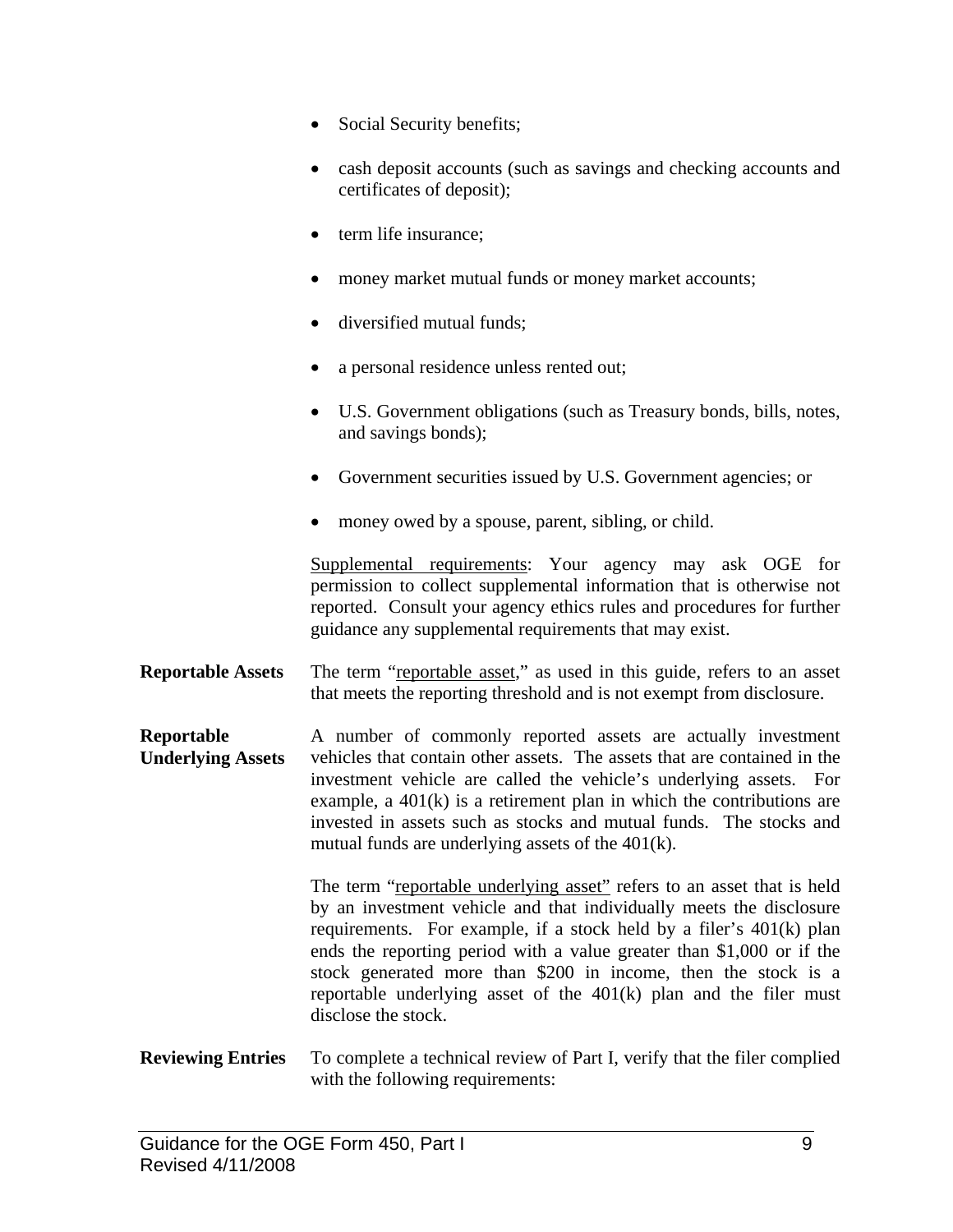- The filer must either report assets/income on Part I or check the "No" box next to the reporting statement on the general information page, which reads: "I have reportable assets or sources of income for myself, my spouse, or my dependent children."
- For each asset or source of income disclosed, the filer must completely describe the entry. The information required will depend on the type of asset or source of income.
- If applicable to the type of asset, the filer must disclose any reportable underlying assets.

A filer may choose to distinguish among entries belonging to different family members. For example, the filer may note (S) for "spouse," (DC) for "dependent child," or (J) for "jointly held" next to some entries. These designations are not mandatory.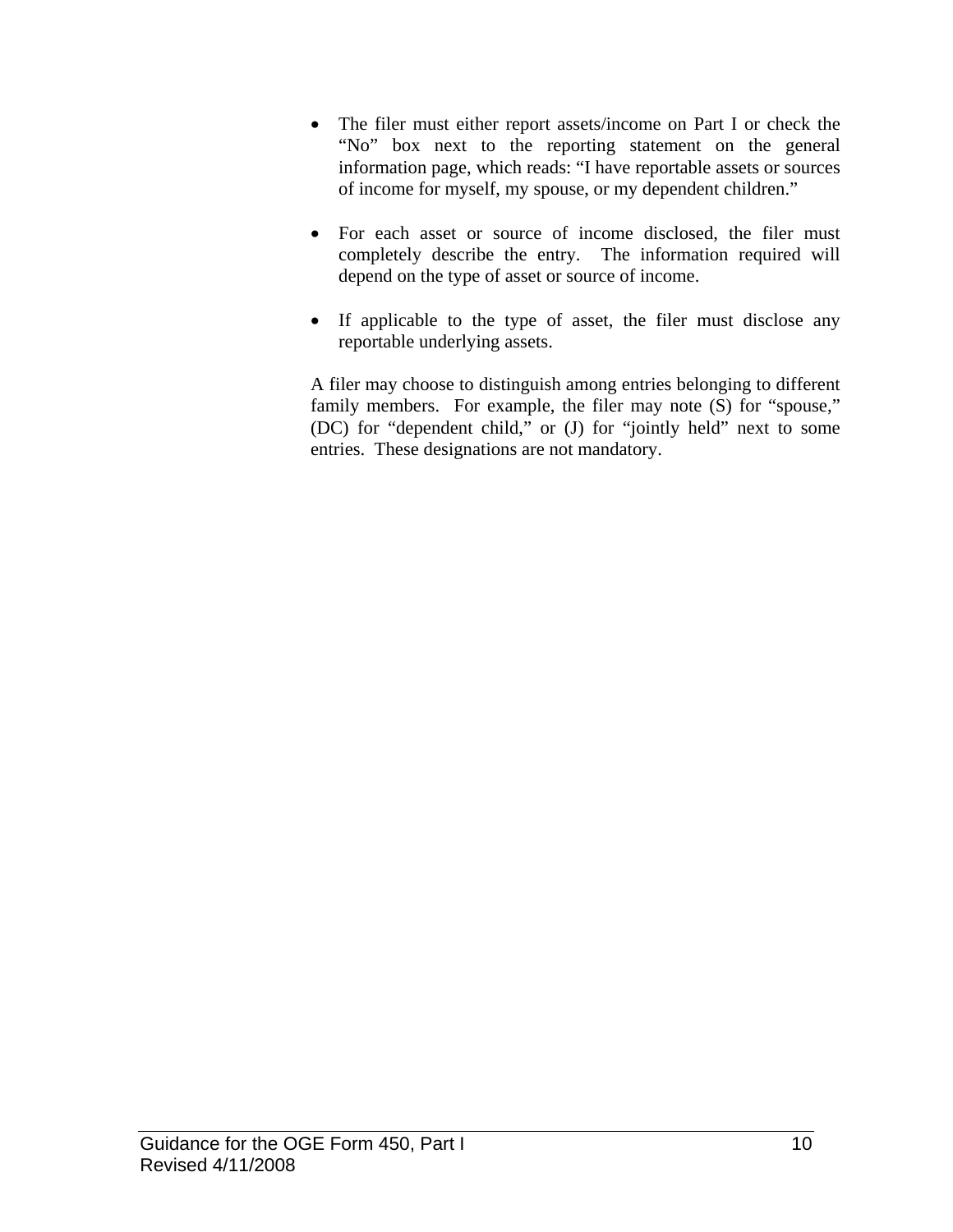## <span id="page-13-0"></span>**Section 2: Reviewing Specific Types of Entries**

Section 1 outlined the general review process for Part I of the OGE Form 450. This section provides more detailed guidance for specific entries on Part I. Please note that, unless otherwise stated, the disclosure requirements listed assume that the entry meets the relevant reporting threshold. Also note that the exemptions referenced are not necessarily exhaustive. Other exemptions may apply. *See 5 CFR part 2640.* 

### **List of Entries**

**401(k) Plans** A type of defined contribution plan in which an employee places pretax earnings into a tax-deferred retirement account that a private employer creates and maintains. The employer holds the funds in trust until the employee reaches a specified age or leaves the employer. Plans are self-directed.

> **Disclosure Requirements:** Filers disclose the plan's reportable underlying assets on Part I. Filers also disclose their participation in the plan on Part IV. If none of the underlying assets are reportable, filers do not report anything on Part I, but the plan must be disclosed on Part IV. Note that the Part I reporting requirements include plans held by the filer, the filer's spouse, and the filer's dependent children; however, only the filer's participation in a plan is reported on Part IV.

> **Conflict of Interest Analysis:** You should analyze the underlying assets as if they were direct holdings, using the guidance that is appropriate for each type of asset (e.g., publicly traded stock, sector mutual fund, etc.). Note, however, that while defined contribution plans do not have the issuer's guarantee of a certain benefit level, some plans offer employees an option of investing in the company's stock through the plan, which would create a financial interest in the company. Nevertheless, the analysis of defined contribution plans is always the same—look to the underlying assets.

**403(b) Plans** A type of defined contribution plan in which an employee places pretax earnings into a tax-deferred retirement account that is created and maintained by a state or local government employer or a tax-exempt organization, such as a school or charity. These plans generally offer a limited choice of funds.

> **Disclosure Requirements:** Filers disclose the plan's reportable underlying assets on Part I. Filers also disclose their participation in the plan on Part IV. If none of the underlying assets are reportable, filers do not report anything on Part I, but the plan must be disclosed on Part IV. Note that the Part I reporting requirements include plans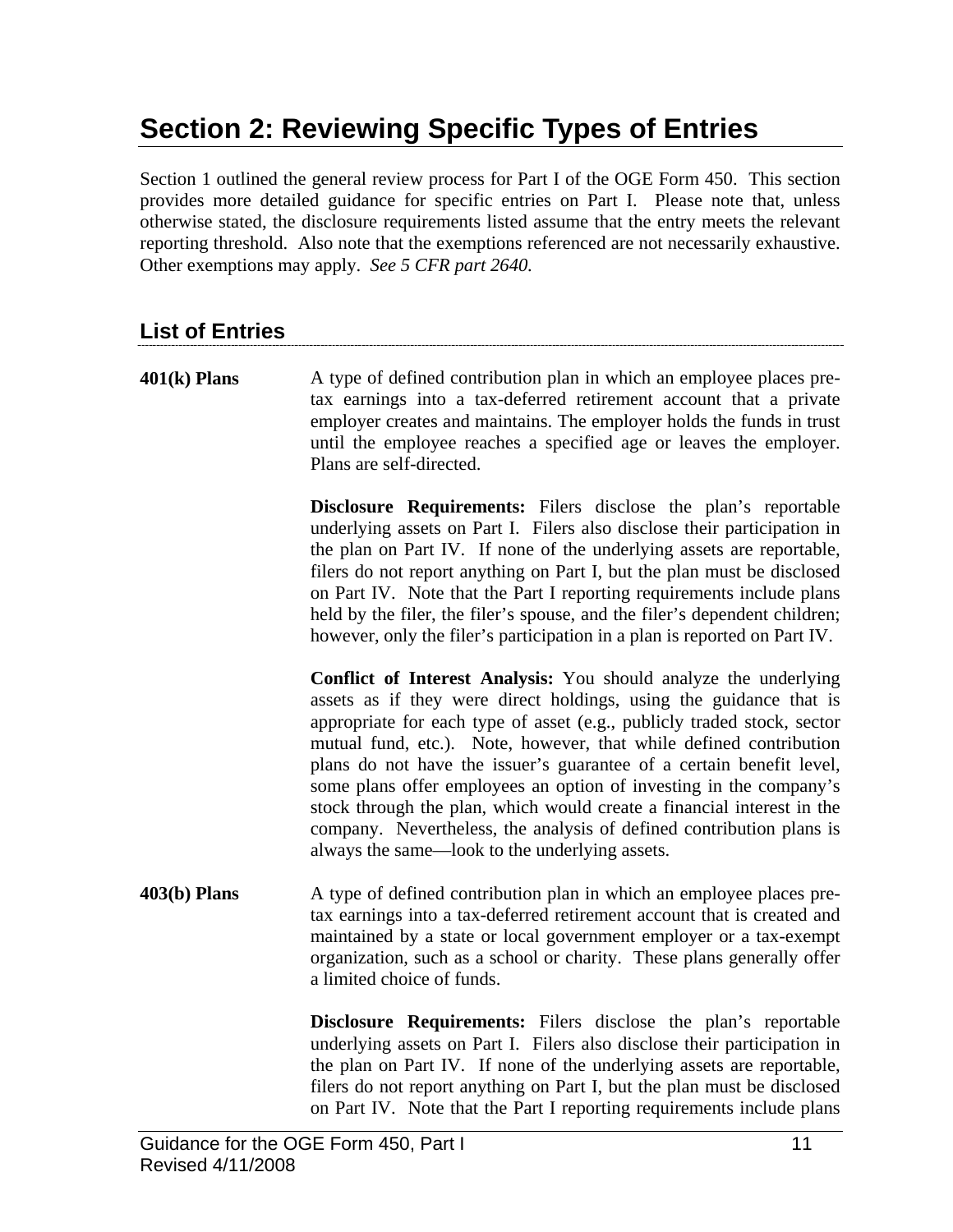<span id="page-14-0"></span>held by the filer, the filer's spouse, and the filer's dependent children; however, only the filer's participation in a plan is reported on Part IV.

**Conflict of Interest Analysis:** You should analyze the underlying assets as if they were direct holdings, using the guidance that is appropriate for each type of asset (e.g., publicly traded stock, sector mutual fund, etc.). Note, however, that while defined contribution plans do not have the issuer's guarantee of a certain benefit level, some plans offer employees an option of investing in the company's stock through the plan, which would create a financial interest in the company. Nevertheless, the analysis of defined contribution plans is always the same—look to the underlying assets.

- Annuities **Contract** with a life insurance company in which the investor pays a premium to an insurance company and the insurance company makes payments to the investor starting at a specified age. Annuities can be fixed or variable.
	- Fixed Annuity: Investors receive income from the annuity at a specified rate of return guaranteed by the insurance company. The insured individual has no direct interest in how the premiums are invested. *See Fixed Annuities*.
	- Variable Annuity: The annuities offer investors a limited set of options in which they can invest, typically mutual funds. Investors can choose how their money is invested and receive a return based on the performance of the investments. *See Variable Annuities*.

Timing of the Payouts: The timing of pay-outs can vary. "Immediate annuities" begin paying out at once, whereas "deferred annuities" postpone payments until the investor reaches a certain age or retires. This distinction, however, does not affect the disclosure requirements or the conflict of interest analysis.

**Bank Accounts (Personal)**  Personal savings accounts, money market accounts, CDs, NOW accounts, and checking accounts as well as cash deposit accounts held in financial institutions such as banks, credit unions, etc.

**Disclosure Requirements:** Filers do not disclose these assets.

**Conflict of Interest Analysis:** Since these assets are not reportable on the OGE Form 450, you will not perform a conflict of interest analysis as part of the review process.

#### **Bonds (Corporate)** A debt owed by a corporate issuer to a bondholder—usually a promise to pay a specified rate of interest over a fixed rate of time.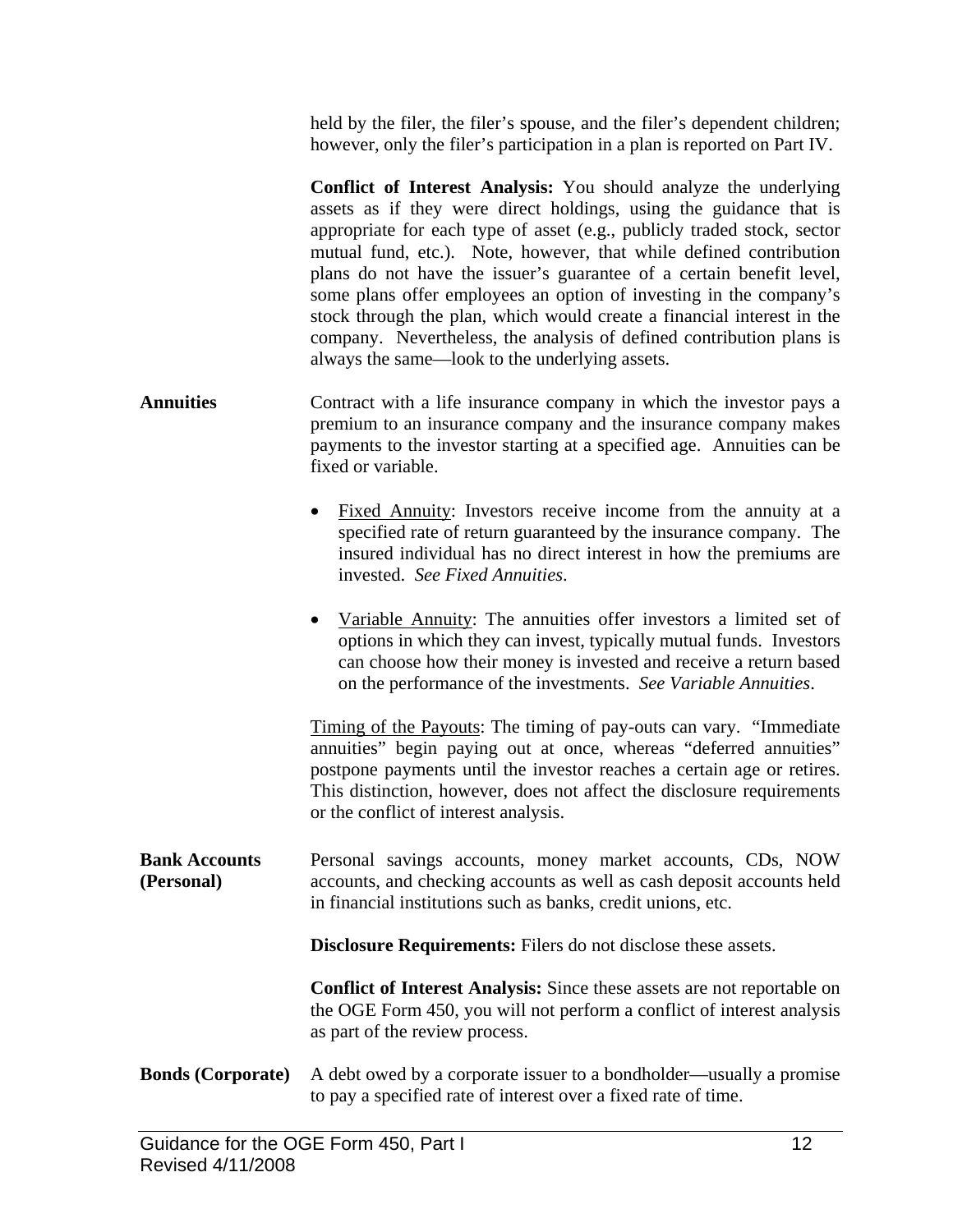<span id="page-15-0"></span>**Disclosure Requirements:** Filers must disclose the name of the bond on Part I.

**Conflict of Interest Analysis:** The potential for conflict depends on whether the filer may participate personally and substantially in a particular matter that would:

- alter the market resale value of the bond (e.g., by affecting market interest rates or the corporation's credit rating) or
- affect the corporation's ability or willingness to repay the debt (by affecting its financial stability).

When recommending remedies, you should first check whether any of the de minimis exemptions apply (5 CFR §§ 2640.202(a)-(c)).

**Business Ownership and Employment Relationships** 

Business ownership arrangements may include, but are not limited to, sole proprietorships, joint ventures, general partnerships, limited partnerships, "S" corporations, and regular corporations. Employment relationships may include salary or other earned income from former or current positions as well as any future employment agreements.

#### **Disclosure Requirements:**

- Business Ownership: For publicly-traded companies, disclosing the name of the business is sufficient. Interests that are not publicly traded require more detailed information:
	- o the full name of the entity;
	- o its address (city and state);
	- o nature of any trade or business that is actively conducted by or through the entity; and
	- o any portfolio investments or other attributions from the entity that are not solely incidental to the trade or business.

Businesses sometimes have non-incidental assets that a filer should disclose. When they do, the filer should disclose the value of his share (or that of his spouse or dependent children), using the disclosure rules appropriate for that type of asset.

• Employment Relationships (without Ownership)**:** Filers report the sources of the income on Part I for themselves and their spouses if the income reaches the reporting threshold. For publicly-traded companies, disclosing the name of the business is sufficient. For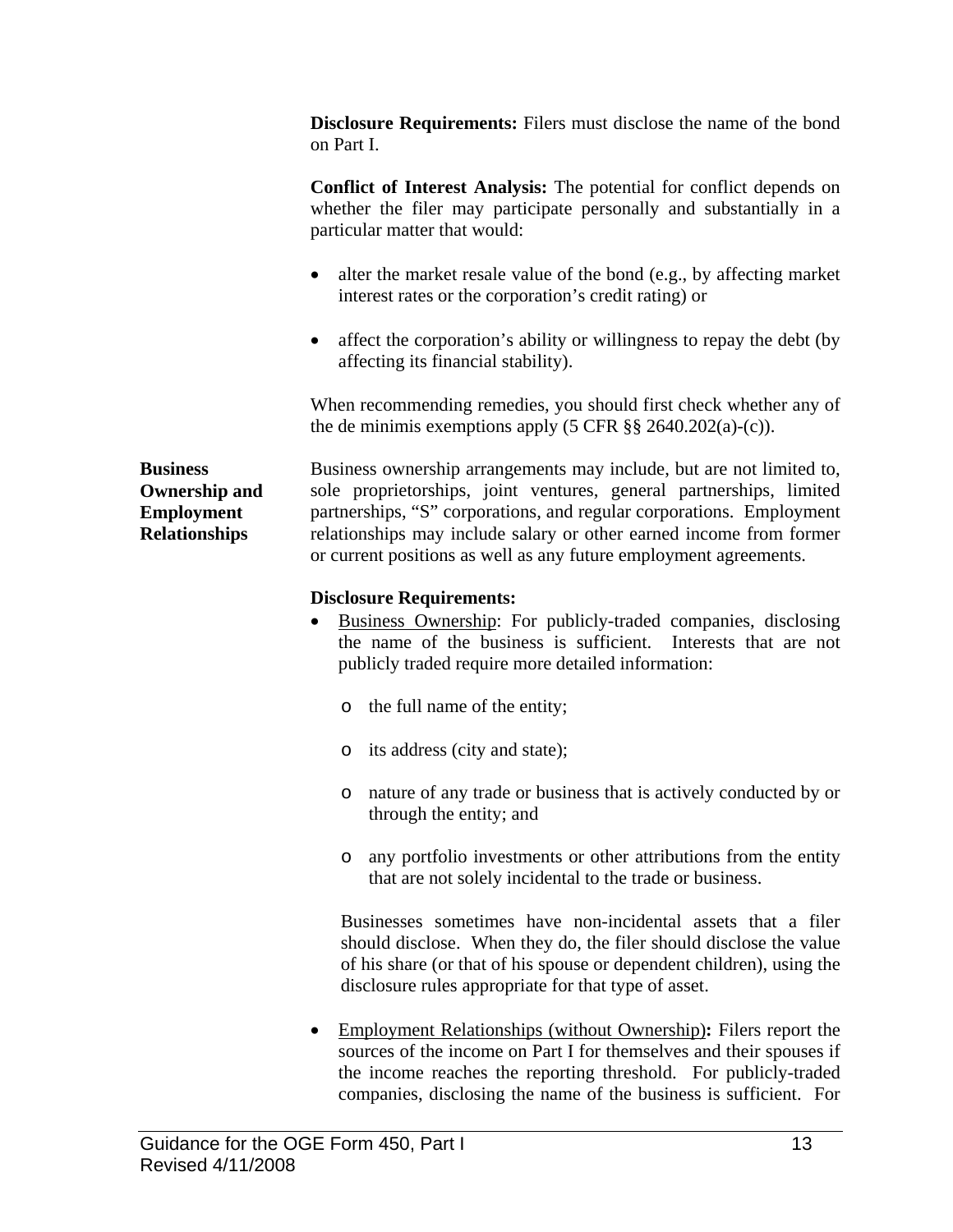non-public entities, filers must also specify the nature of the business and its location (city and state). Filers do not disclose non-investment income received by their dependent children.

- Other Reportable Items: Business ownership and employment relationships may involve a number of other reportable items.
	- o Part I: Other interests reportable on Part may include retirement plans, deferred compensation, stock options, severance payments, etc. *For information on one of these related interests, see its entry in this guide.*
	- o Parts II-V: Related disclosures that may be necessary on the remaining parts of the form include non-incidental business liabilities (Part II), positions held by the filer (Part III), the filer's agreements or arrangements (Part IV), and gifts and travel reimbursements received by the filer (Part V).

**Conflict of Interest Analysis (for the Filer's Interests):** A brief overview of some of the most common conflict issues is included here. *The relevant restrictions differ if the business ownership interest or employment relationship is that of the filer's spouse or child so the analysis for those individuals is considered separately.* 

- Conflicting Financial Interests: To check for potential conflicts under 18 U.S.C. § 208, determine whether the filer can participate personally and substantially in a particular matter that would directly and predictably affect the financial interests of the business.
	- o General Partner: If the filer has general partners, the outside financial interests of these partners are imputed to him (though a potential exemption exists at 5 CFR § 2640.202(f)).
	- o Other Interests: If there are other financial interests stemming from ownership, you should apply the conflicts analysis appropriate for that type of interest.
- Impartiality Concerns (Personal and Business Relationships): Check whether the interest creates any "covered relationships" for the filer under 5 CFR § 2635.502. Two relationships to look for, in particular, are those with:
	- o a person or organization with whom the filer has or seeks a business, contractual, or other financial relationship that involves other than a routine consumer transaction, and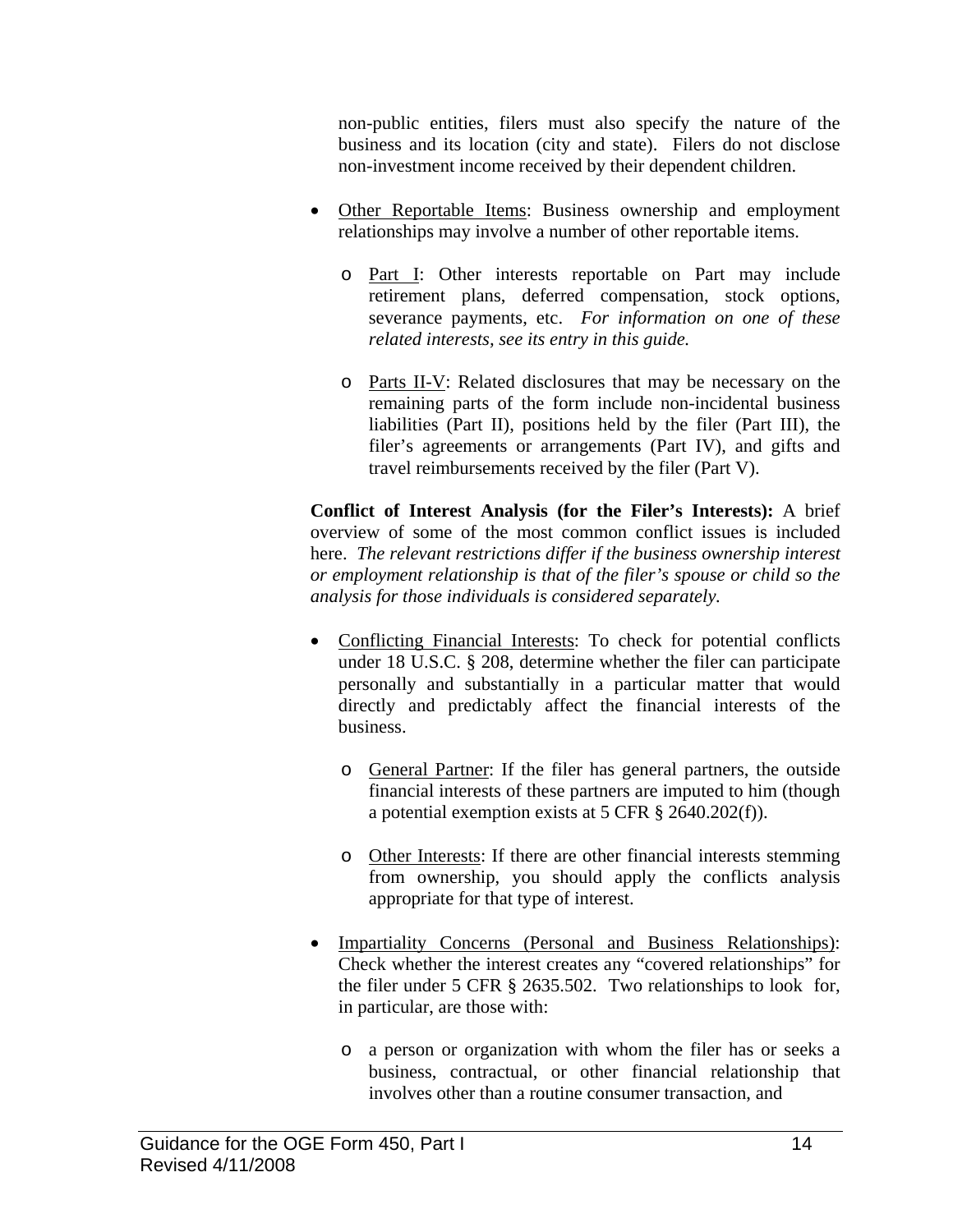- o a person or organization for whom the filer has, within the last year, served as officer, trustee, general partner, employee, agent, attorney, consultant or contractor.
- Impartiality Concerns (Extraordinary Payments): Payments to the filer in excess of \$10,000 from a former employer may constitute an "extraordinary payment" for the purposes of 5 CFR § 2635.503. *See also Severance Payments*.
- Representations: Under 18 U.S.C. § 205, filers generally may not represent a third party before the executive branch or any court (if the U.S. is a party or has an interest). 18 U.S.C. § 203 also prohibits a filer from seeking, agreeing to receive, or receiving compensation for his representations to the Government or for the representations that another makes on behalf of a third party.
- Supplementation: If the filer received a payment after entering Government service, you should consider whether the entity providing the payment is supplementing the filer for performance of official duties (18 U.S.C. § 209). Such payments may arise from ongoing outside activities or through a severance payment from a former employer. Watch for payments that vary from established compensation plans or the plans that permit discretion in a way which could favor those in or entering Government service. *See DAEOgram DO-02-016 and DO-02-016A for additional help applying the restrictions at 18 U.S.C. § 209.*
- Other Restrictions on Outside Activities: Agency rules vary as to when an employee may continue outside business and employment ties. Some agencies have prohibitions based on statute or policy, but the Standards of Conduct provide guidance for all agencies at subparts G and H. Check if the filer has complied with any prior approval requirements that your agency may have on outside activities, and check whether the outside activity relates to the filer's official duties (5 CFR § 2635.807). Finally, there are additional considerations for non-career employees (5 CFR § 2635.804 and 5 CFR part 2636).

#### **Conflict of Interest Analysis (for the Interests of the Filer's Spouse and Minor Children):**

- Conflicting Financial Interests:
	- o Business Ownership: An ownership interest of the filer's spouse or minor child is imputed to the filer for purposes of 18 U.S.C. § 208. The potential for conflict depends on whether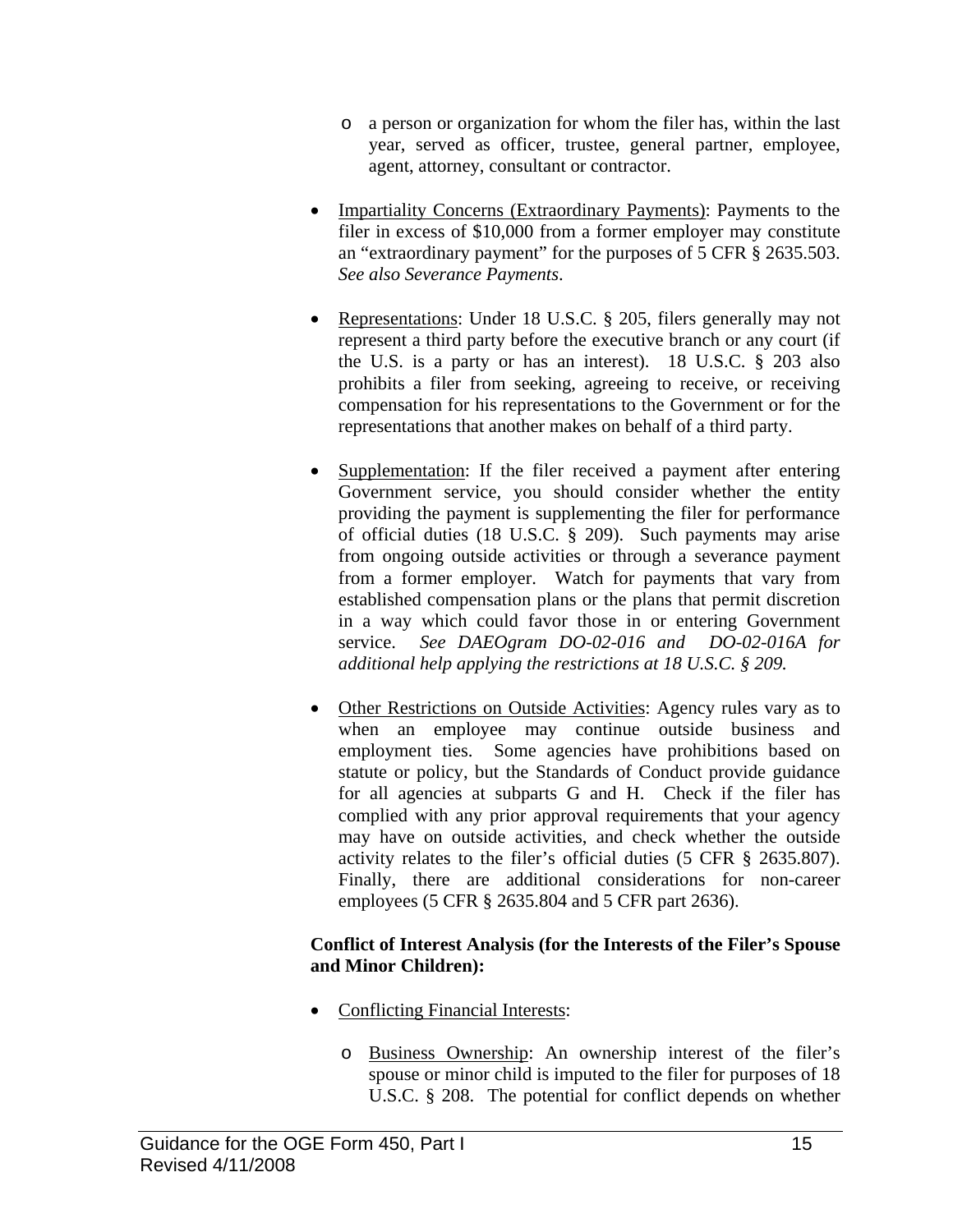<span id="page-18-0"></span>the filer may participate personally and substantially in a particular matter that would directly and predictably affect the financial interests of the business. If there are other financial interests stemming from ownership, you should apply the conflicts analysis appropriate for that type of interest.

o Employment Relationship (without Ownership): 18 U.S.C. § 208 attributes to the filer the interests of his spouse and minor children, not the interests of their employers. For a conflicts analysis of a spouse's employment, you therefore need to determine whether the filer's spouse could experience a gain or loss as a result of governmental action (e.g., can the filer participate personally and substantially in a particular matter that would directly and predictably affect the spouse's salary or continued employment). If the spouse has other financial interests stemming from the employment relationship like stock options or a pension, you should apply the conflicts analysis appropriate for that type of interest.

 The same test would apply to a minor child's employment. However, since the filer need not report this income on the OGE Form 450, you will not analyze these interests as part of the review process.

- Impartiality Concerns (Personal and Business Relationships): Check for any "covered relationships" under 5 CFR § 2635.502. In particular, remember that the filer has a covered relationship with any person or organization for whom the filer's spouse, parent, or dependent child is, to the filer's knowledge, serving or seeking to serve as an officer, director, trustee, general partner, agent, attorney, consultant, contractor or employee.
- **Collectibles** Personal property such as antiques, works of art, automobiles, stamps, rare coins, books, etc.

**Disclosure Requirements:** If held for investment or the production of income, filers report the nature of the collectibles, such as "rare books" or "classic cars," on Part I.

**Conflict of Interest Analysis:** The value of collectibles depends primarily on the market for those items. A few agencies may have missions that could affect the value of specific types of collectibles because of their roles concerning taxes or interest rates. Even when this possibility exists, however, it is unlikely that a filer would be acting in a particular matter that could have a direct and predictable effect on his financial interests.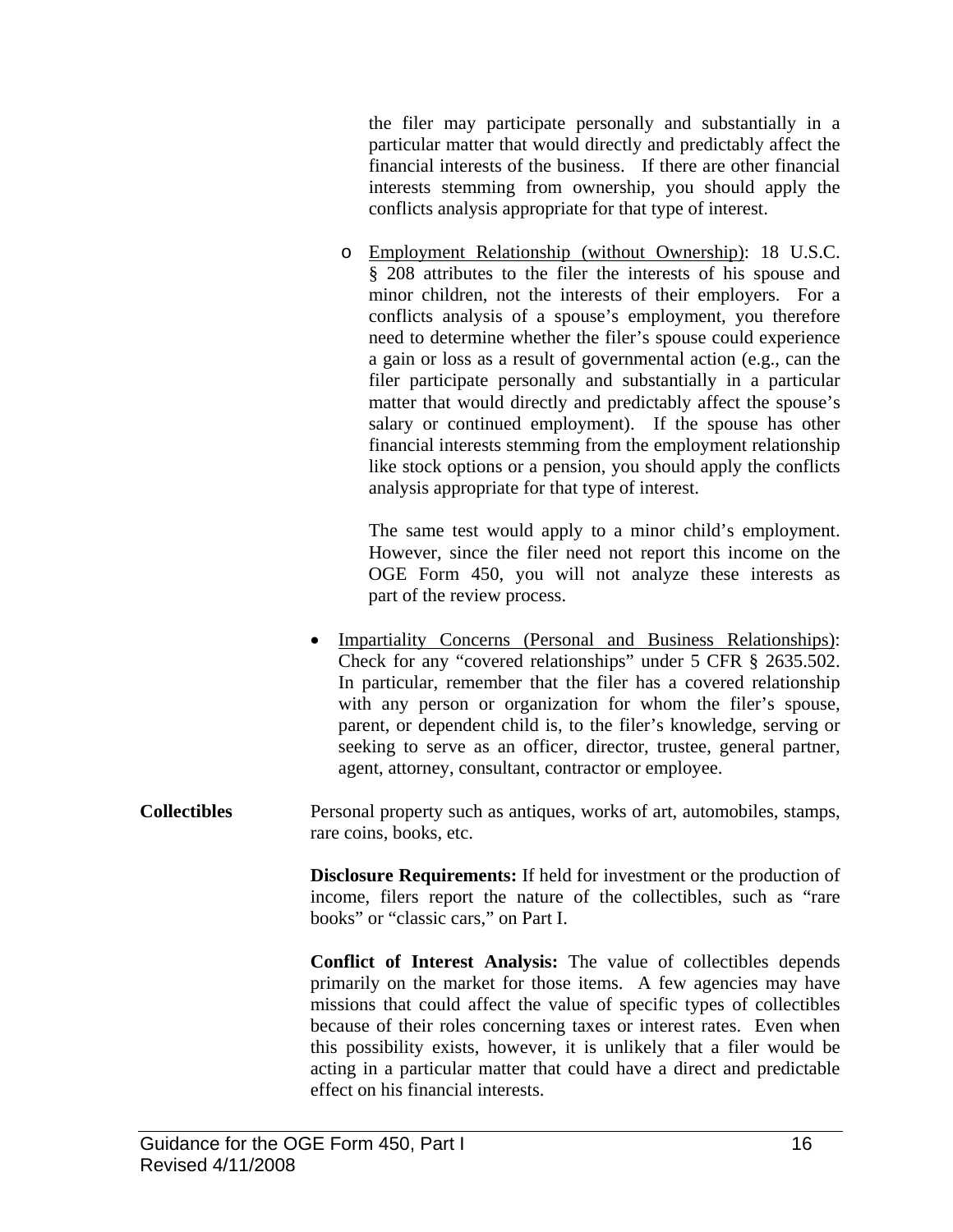<span id="page-19-0"></span>**Defined Benefit Plans**  A type of pension interest in which the employer contributes to a pool that is held and invested for all participating employees. The employee then receives a fixed amount of benefits upon retirement.

> **Disclosure Requirements:** Filers report the name of the plan's sponsor on Part I. Filers also disclose their participation in the plan on Part IV. Note that Part I reporting requirements include plans held by the filer, the filer's spouse, and the filer's dependent children; however, only the filer's participation in a plan is reported on Part IV.

> **Conflict of Interest Analysis:** Under a defined benefit plan, the employer guarantees the targeted benefit level, so an interest exists between the participant and the plan's sponsor. A conflict would exist if the filer participated personally and substantially in a particular matter that would directly and predictably affect the company's ability or willingness to meet its pension commitments. As a practical matter, most governmental matters in which a filer participates are unlikely to have a direct and predictable effect on the sponsor's ability or willingness to pay the pension. *See also DAEOgram DO-99-015.*

**Defined Contribution Plans**  A type of pension interest in which the employee makes contributions to an employer who maintains a separate account for each employee. Either the employee or an independent manager chooses how the contributions will be invested. The benefits upon retirement depend on the amount contributed and the performance of the plan's assets. There are a variety of defined contribution plans, including 401(k) plans, 403(b) plans, Keogh plans, and Simplified Employee Pensions.

> **Disclosure Requirements:** Filers disclose the plan's reportable underlying assets on Part I. Filers also disclose their participation in the plan on Part IV. If none of the underlying assets are reportable, filers do not report anything on Part I, but the plan must be disclosed on Part IV. Note that the Part I reporting requirements include plans held by the filer, the filer's spouse, and the filer's dependent children; however, only the filer's participation in a plan is reported on Part IV.

> **Conflict of Interest Analysis:** You should analyze the underlying assets as if they were direct holdings, using the guidance that is appropriate for each type of asset (e.g., publicly traded stock, sector mutual fund, etc.). Note, however, that while defined contribution plans do not have the issuer's guarantee of a certain benefit level, some plans offer employees an option of investing in the company's stock through the plan, which would create a financial interest in the company. Nevertheless, the analysis of defined contribution plans is always the same—look to the underlying assets.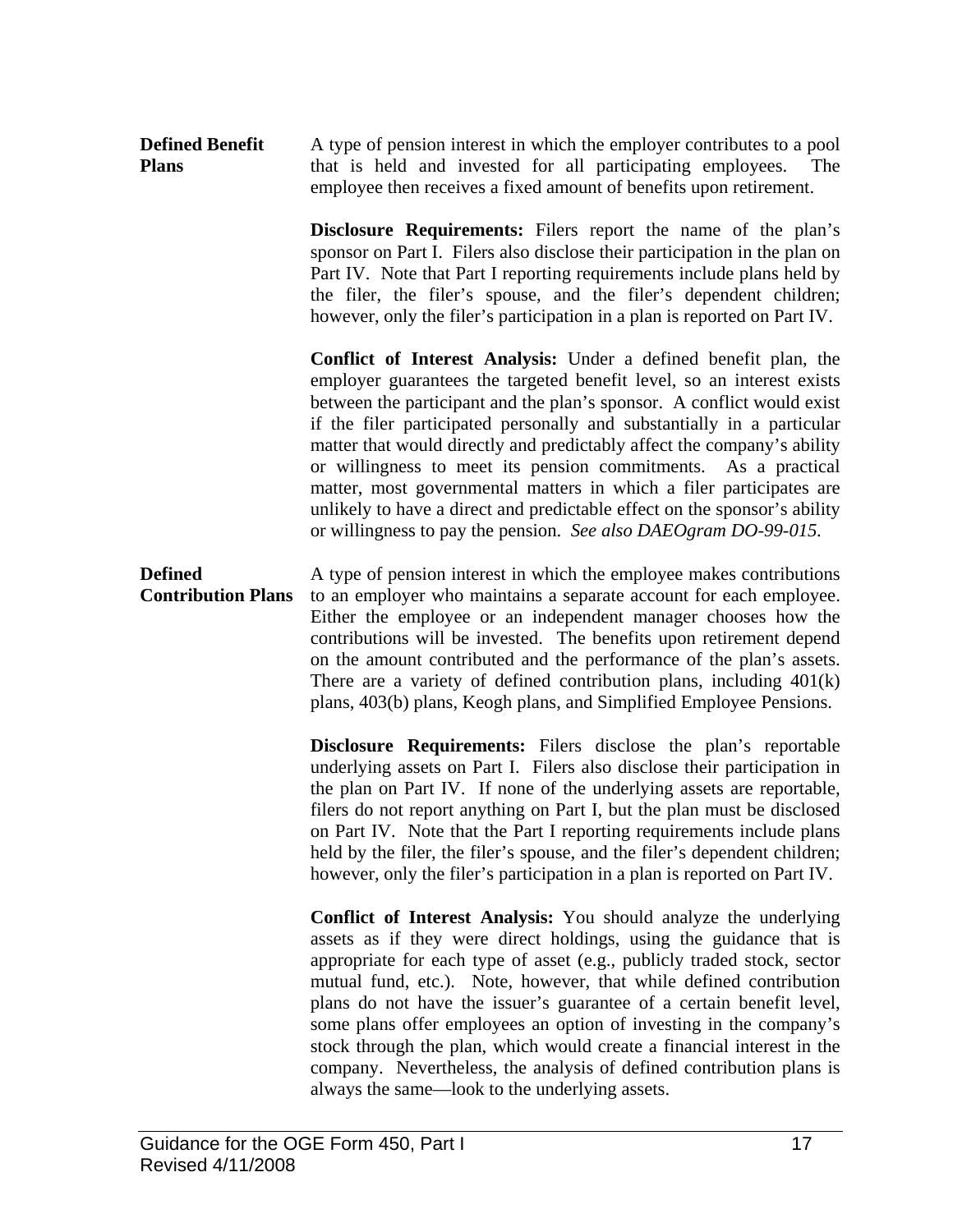<span id="page-20-0"></span>**Diversified Mutual** A mutual fund that does not have a stated policy of concentrating its **Funds**  investments in any industry, business, single country other than the U.S., or the bonds of a single state within the U.S (unlike sector mutual funds which do have a policy of concentrating investments). *See DAEOgram DO-00-030 for assistance distinguishing diversified mutual funds from sector mutual funds.*

> **Disclosure Requirements:** Diversified mutual funds are not reported on the OGE Form 450.

> **Conflict of Interest Analysis:** Since this type of asset is not reportable on the OGE Form 450, you will not perform a conflict of interest analysis as part of the review process.

**Estates** Assets or income received from the estate of a deceased person.

**Disclosure Requirements:** Once the filer, the filer's spouse or the filer's dependent child has received a distribution from an estate (or has acquired a vested interest in a trust), the assets and income are reportable on Part I. Filers serving as executors or administrators of an estate must report fees received on Part I if the fees exceed the \$200 during the reporting period (or \$1,000 if received by the filer's spouse). A filer would report such a position on Part III as well.

**Conflict of Interest Analysis:** Given the complexity often involved with such assets, specific guidance is not provided here. *See DAEOgrams DO-01-029, DO-02-008, and DO-02-015, though, for a discussion of certain issues related to estates.*

**Exchange Traded Funds (ETFs)**  A fund that pools investors' money in a variety of investments with the goal of replicating the rate of return of a specified index (e.g., the Standard & Poor's 500 Index). Some of these funds are diversified, while others are focused on specific sectors. Like traditional mutual funds, ETFs are publicly traded on national exchanges. Unlike traditional mutual funds, which are priced only at the end of a trading day, investors can purchase and sell ETFs like ordinary stock because they are priced continuously throughout the trading day.

> **Disclosure Requirements:** ETFs are treated in the same manner as mutual funds and unit investment trusts. Diversified ETFs are not reportable, but sector ETFs must be disclosed on Part I.

> **Conflict of Interest Analysis:** Diversified ETFs are eligible for the exemption at 5 CFR § 2640.201(a). Otherwise, you must examine the underlying assets of the fund for possible conflicts with the filer's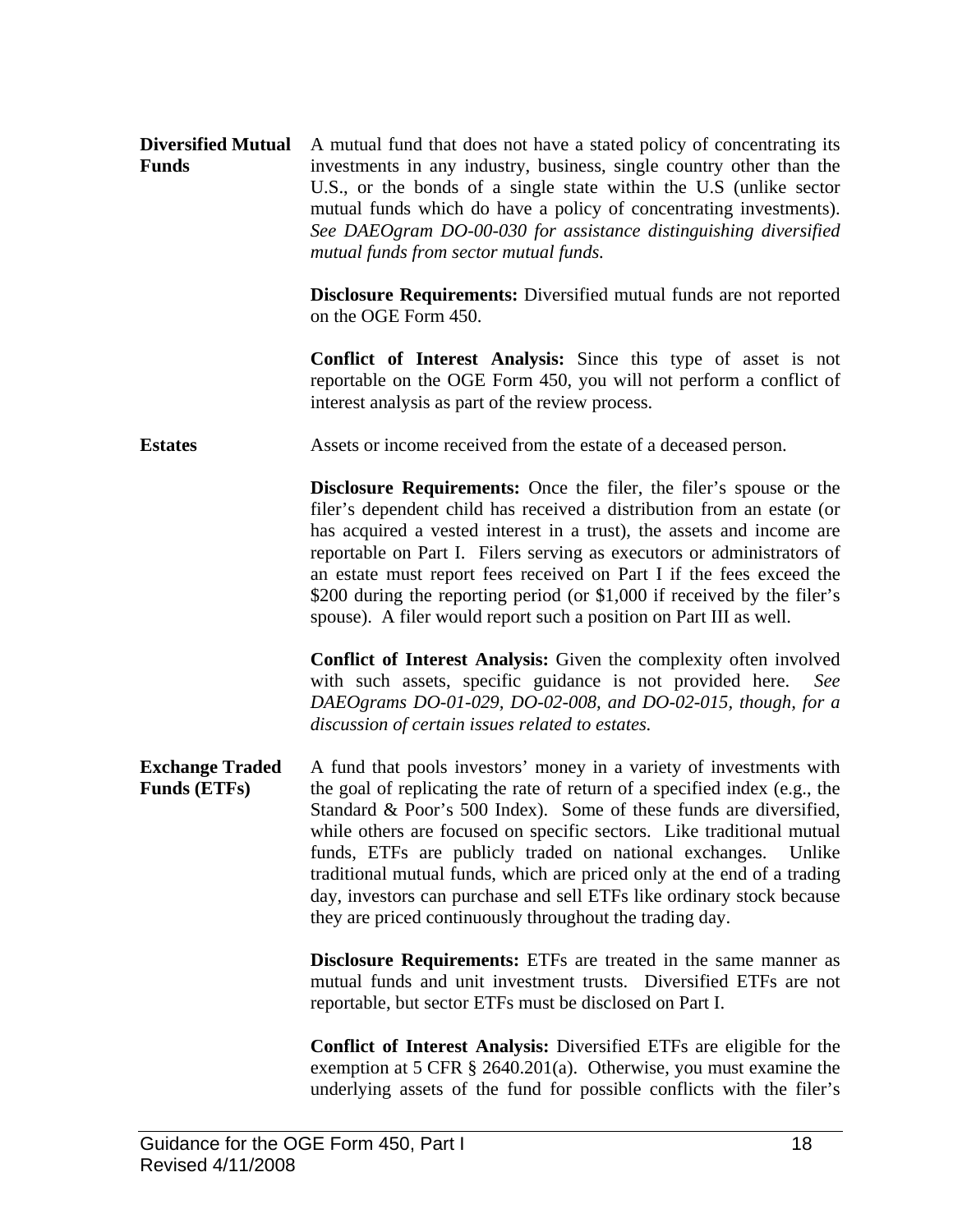<span id="page-21-0"></span>responsibilities. As with any other asset, check whether the filer could participate personally and substantially in a particular matter that directly and predictably affects the filer's financial interests, either direct or imputed.

An issue with an underlying asset may be eligible for one of the exemptions at 5 CFR § 2640.201(b):

- The filer may participate in any particular matter affecting one or more of the underlying assets if the asset is not invested in the sector in which the ETF concentrates.
- A filer can participate in a particular matter affecting one or more of the underlying assets provided the market value of the funds affected do not exceed \$50,000. To calculate this amount, use the total amount of the filer's investment (as well as that of the filer's spouse and minor children) in the funds which concentrate in the sector and which include disqualifying interests.

Even if there are no conflicts with the underlying assets, filers may have a potential conflict with the issuing investment company or brokerage. This is most likely if your agency regulates securities. Note, however, there is an exemption at 5 CFR § 2640.201(d) for particular matters of general applicability that affect a mutual fund as a separate legal entity; ETFs qualify for this exemption.

**Fixed Annuities** Income received from an annuity at a specified rate of return that is guaranteed by the insurance company. The insured has no direct interest in how the premiums are invested.

> **Disclosure Requirements:** Filers must disclose the name of the insurance company on Part I, specifying that the asset is a fixed annuity.

**Conflict of Interest Analysis:** In a fixed annuity, the life insurance company's guarantee of a specific rate of return creates a financial interest for the filer in matters affecting the insurance company. However, unless the filer can participate in particular matters affecting the financial soundness of the insurance company involved or unless the filer has access to non-public information about the company, an annuity should not pose conflict of interest problems.

**Funds Receivable** Loans or other receivable accounts owed to filers, their spouses, or their dependent children (e.g., compensation owed by former employers or money owed for goods and services).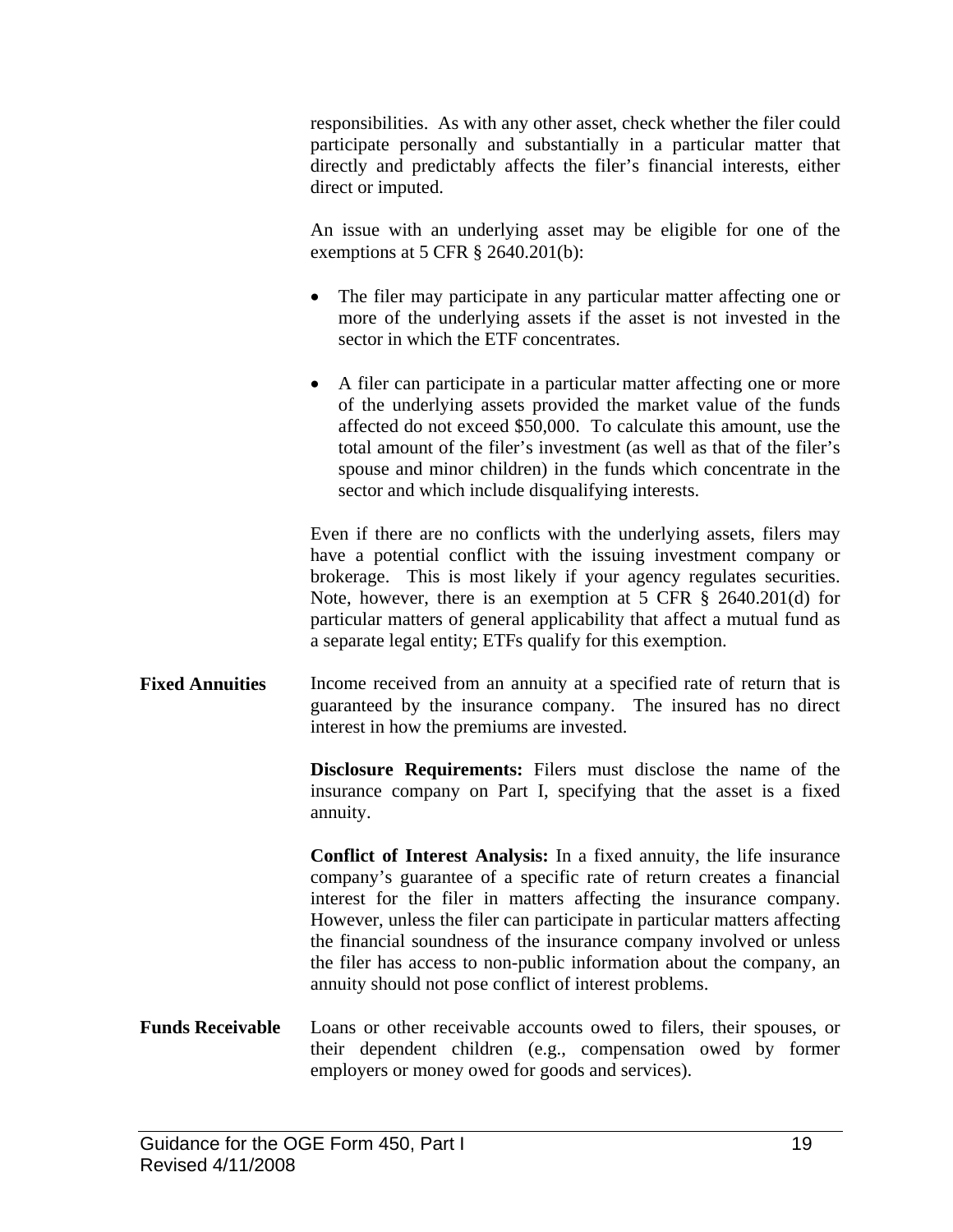<span id="page-22-0"></span>**Disclosure Requirements:** The filer must disclose the interests on Part I unless they are loans to a parent, spouse, sibling, or child of the filer, the filer's spouse, or the filer's dependent children.

**Conflict of Interest Analysis:** Although filers do not disclose the terms of the loan on the OGE Form 450, you may need this information to identify areas of potential concern. Information that may prove relevant includes:

- whether the debtor is a Government employee, and, if so, whether a supervisory or superior/subordinate relationship exists;
- whether the debtor is a prohibited source of gifts;
- the security or collateral on the loan; and
- the terms and interest rate.

If the debtor has matters or represents parties to particular matters that are within the scope of the filer's duties, you must determine whether the filer could participate personally and substantially in a particular matter that would have a direct and predictable effect on the debtor's ability or willingness to repay the obligation.

In cases of loans between Government employees, consult 5 CFR part 2635, subpart C.

**Futures** An agreement to buy or sell a commodity or a financial interest at a stipulated price, quantity, and time.

> **Disclosure Requirements:** Filers disclose the name of the futures on Part I if the fair market value (unrealized gain) and/or income generated exceed the reporting threshold.

> **Conflict of Interest Analysis:** You should examine the underlying commodity or financial instrument of the futures for a possible conflict with the filer's responsibilities. The risk for conflict is greatest for agencies that have responsibilities affecting the value of agricultural products, energy products, or interest rates. Another source of concern exists for agencies that can affect the futures and options market itself such as the Commodity Futures Trading Commission or the Securities and Exchange Commission. The central question is whether the filer has the potential to participate personally and substantially in particular matters that have a direct and predictable effect on the values of the futures. The de minimis exceptions at 5 CFR §§ 2640.202(a)-(c) would not apply.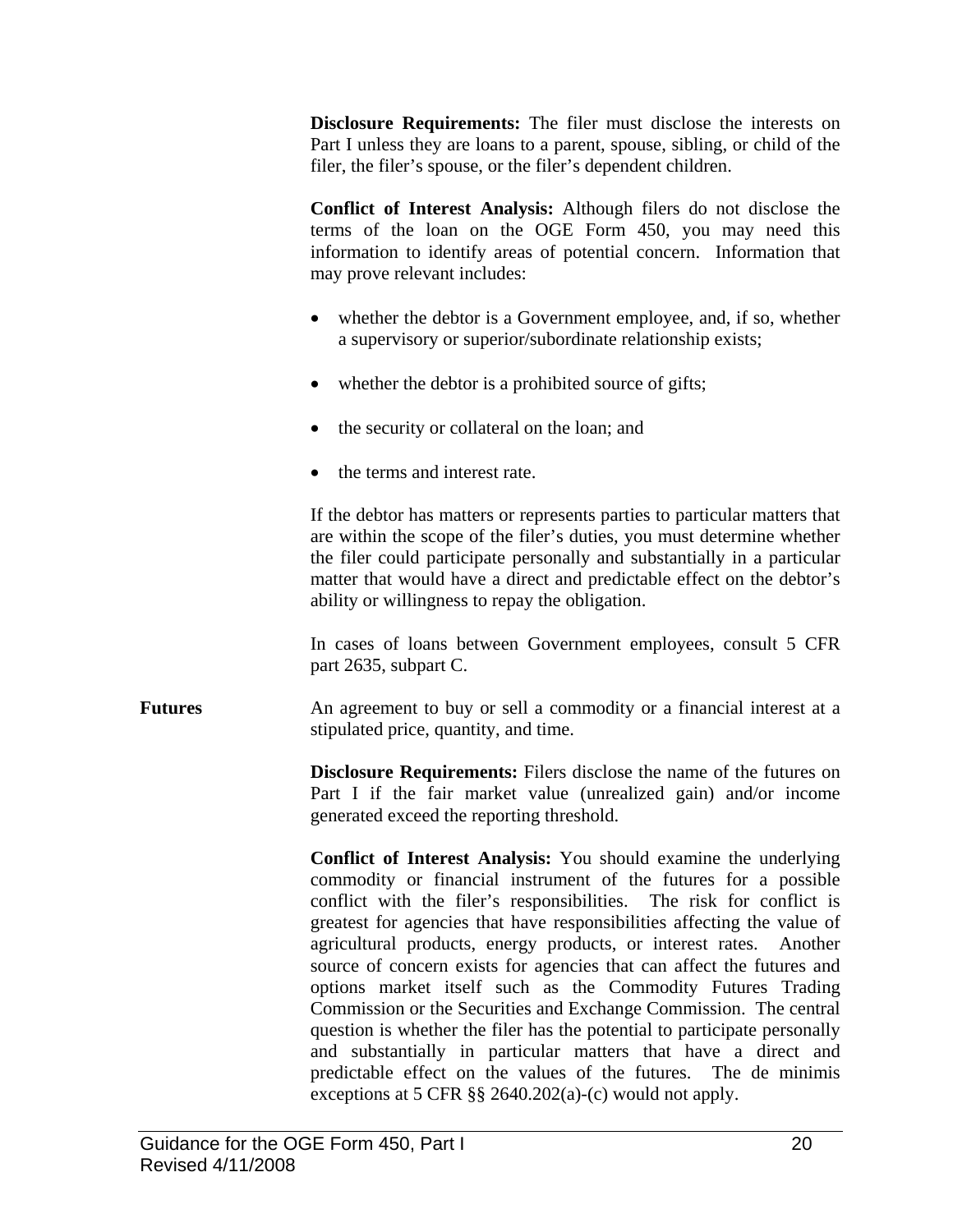<span id="page-23-0"></span>

| <b>General</b>     | A type of municipal security which is a debt obligation for general |
|--------------------|---------------------------------------------------------------------|
| <b>Obligations</b> | expenditures and backed by taxing and borrowing power.              |

**Disclosure Requirements:** Filers must disclose the name of the security on Part I.

**Conflict of Interest Analysis:** Employees at your agency may work on matters such as grants and fund allocations to states and local communities that could affect these securities' value. In deciding whether a matter will have a direct and predictable effect on the financial interests of a filer who holds municipal bonds, you should analyze the matter's potential to affect either:

- the market resale value of the bonds (by affecting market interest rates or the sponsor's credit rating) or
- the issuer's ability or willingness to repay its debt obligations (by affecting its financial stability).

When recommending remedies, you should first check if any of the de minimis exemptions apply  $(5 \text{ CFR} \text{ s} \text{ s} \text{ 2640.202(a)-(c))$ .

**Government Agency Securities**  Debt obligations issued by Federal agencies and Governmentsponsored corporations to help finance operations. Some common issuers are Ginnie Mae, Fannie Mae, Freddie Mac, SBA, and TVA.

**Disclosure Requirements:** Filers do not disclose these assets.

**Conflict of Interest Analysis:** Since these assets are not reportable on the OGE Form 450, you will not perform a conflict of interest analysis as part of the review process.

**Honoraria** Payment of money or anything of value for an appearance, speech, or article, excluding necessary travel expenses.

> **Disclosure Requirements:** Filers must list reportable honoraria on Part I. Honoraria received and subsequently donated to charity are reportable as are payments directed to charities in lieu of honoraria.

**Conflict of Interest Analysis:** You should consider whether:

• the filer can participate in particular matters affecting the ability or willingness of the entity providing the honoraria to make any anticipated future honoraria payments (18 U.S.C. § 208 concern);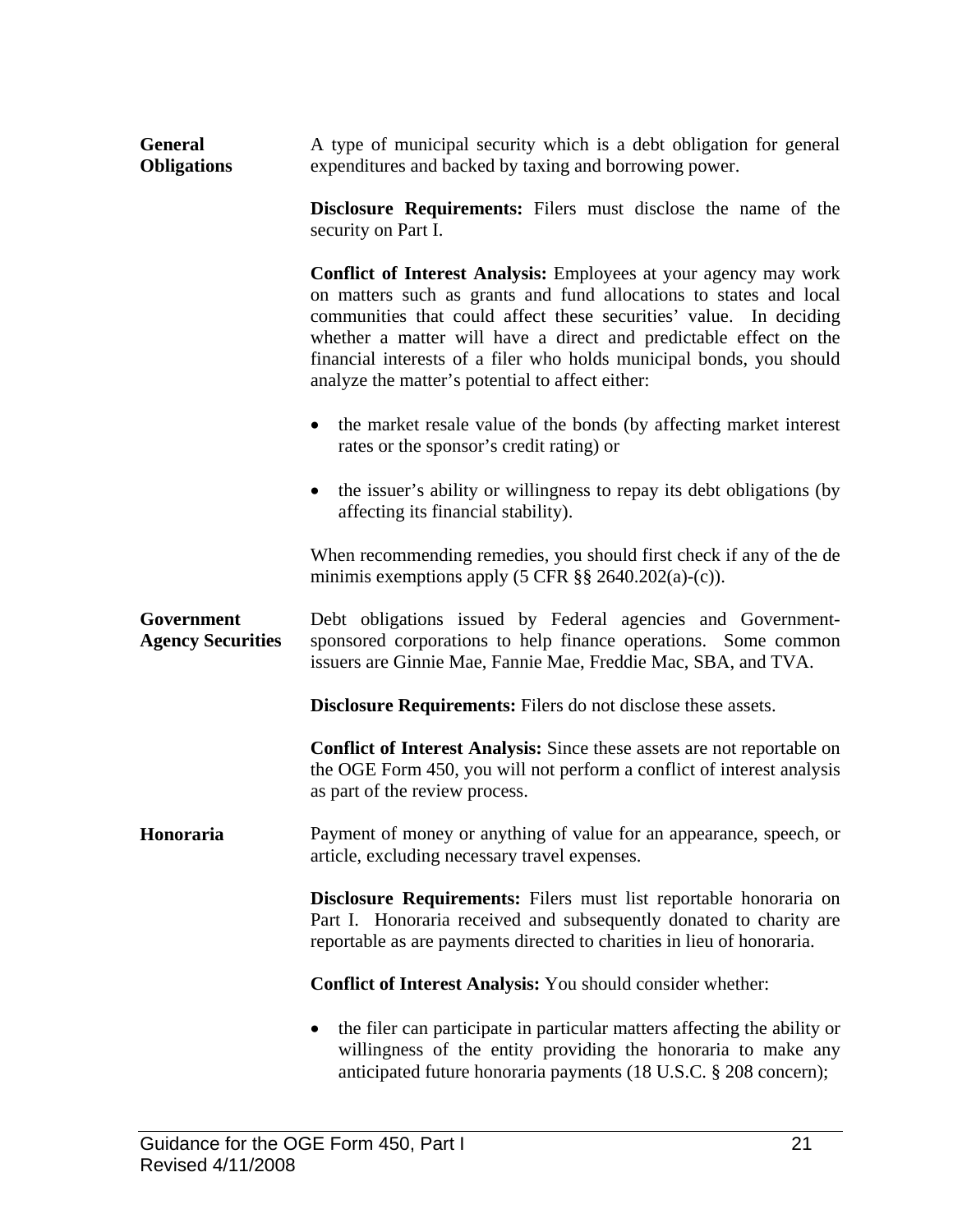<span id="page-24-0"></span>

|                                                                  | • the group providing the honoraria is supplementing the filer's<br>salary through the honoraria for performance of Government<br>responsibilities (18 U.S.C. § 209 concern); and                                                                                                                                                                                                                                                                                                                                                                                                                                                       |
|------------------------------------------------------------------|-----------------------------------------------------------------------------------------------------------------------------------------------------------------------------------------------------------------------------------------------------------------------------------------------------------------------------------------------------------------------------------------------------------------------------------------------------------------------------------------------------------------------------------------------------------------------------------------------------------------------------------------|
|                                                                  | • the subject of the speech, article, or appearance relates to the<br>filer's official duties (5 CFR § 2635.807).                                                                                                                                                                                                                                                                                                                                                                                                                                                                                                                       |
|                                                                  | Other Considerations: If the filer received an honorarium under a<br>contract, then the filer would have a covered relationship under the<br>appearance standard with the entity that paid the honorarium, which<br>may require recusal from matters involving that paying entity (5 CFR<br>§ 2635.502). Certain non-career employees are subject to additional<br>restrictions.                                                                                                                                                                                                                                                        |
| <b>Individual</b><br><b>Retirement</b><br><b>Accounts (IRAs)</b> | Typically a bank, brokerage, or mutual fund account that a person has<br>designated as a tax-deferred retirement account. All IRAs are self-<br>directed because investors choose where to invest the funds.                                                                                                                                                                                                                                                                                                                                                                                                                            |
|                                                                  | Disclosure Requirements: Filers must disclose all reportable<br>underlying assets on Part I. If none of the underlying assets are<br>reportable (e.g., all holdings are diversified mutual funds), filers do<br>not need to list the IRA on Part I.                                                                                                                                                                                                                                                                                                                                                                                     |
|                                                                  | <b>Conflict of Interest Analysis:</b> You should analyze the underlying<br>assets as if they were direct holdings, using the guidance that is<br>appropriate for each type of asset (e.g., publicly traded stock, sector<br>mutual fund, etc.).                                                                                                                                                                                                                                                                                                                                                                                         |
| <b>Intellectual</b><br><b>Property</b>                           | Investments in intellectual property and related rights can include<br>items such as patents, copyright, computer software, etc. Intellectual<br>property may produce both earned income (paid when the property is<br>sold) and investment income (royalties).                                                                                                                                                                                                                                                                                                                                                                         |
|                                                                  | <b>Disclosure Requirements:</b> Filers must disclose the nature of the item<br>and any contractual arrangements on Part I.                                                                                                                                                                                                                                                                                                                                                                                                                                                                                                              |
|                                                                  | Conflict of Interest Analysis: Conflicts are more likely if the subject<br>matter of the work-product relates to your agency's mission or the<br>filer's responsibilities. You should also check whether the filer can<br>participate in particular matters affecting the publisher's ability or<br>willingness to satisfy its financial commitments or if the filer's duties<br>provide for participation in intellectual property disputes.<br>Special<br>restrictions apply for certain senior employees receiving compensation<br>other than continuing royalties during Government service (see 5 CFR<br>part 2636, subpart $C$ ). |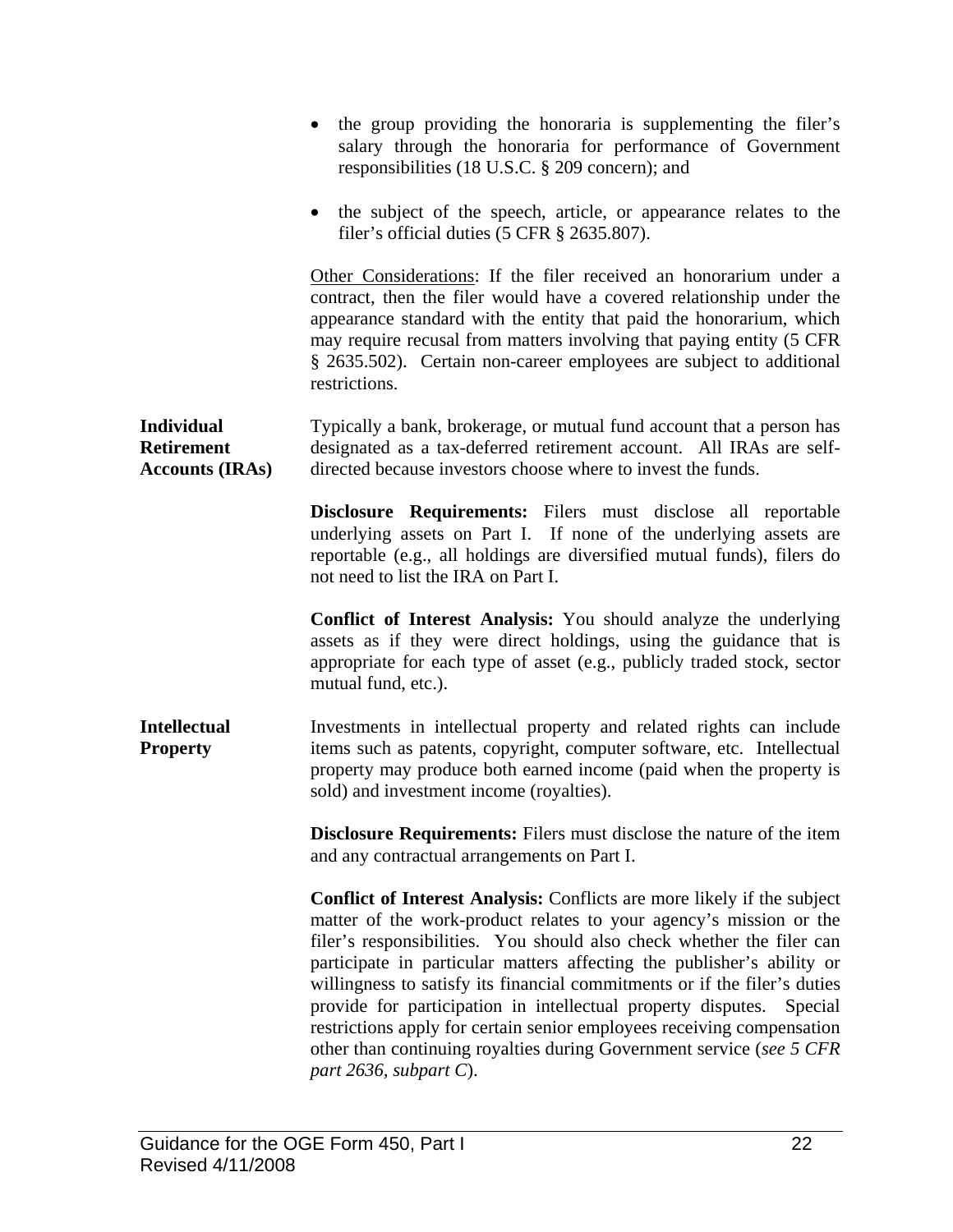<span id="page-25-0"></span>Continuing contractual arrangements would constitute a "covered relationship" within the meaning of 5 CFR § 2635.502. Be sure that filers comply with § 2635.502 when participating in particular matters affecting the organization.

Employee-Inventors: In cases where the Government waives an interest in commercializing an invention and permits the employeeinventor to pursue patent rights, 18 U.S.C. § 209 ordinarily does not preclude outside royalty payments to the employee-inventor. *See DAEOgram DO-00-032*.

**Investment Clubs** Most investment clubs are set up as general partnerships. Each member or partner owns a proportionate share of the assets in the club.

> **Disclosure Requirements:** Filers disclose the investment club on Part I, and they usually must disclose the underlying assets as well. The reporting threshold for the club is the overall amount that the filer invested in the club. For the underlying assets, the reporting threshold is based on the filer's interest in each asset. Positions that the filer holds in the club, such as general partner, are ordinarily reportable on Part III.

> **Conflict of Interest Analysis:** You should analyze the underlying assets as if they were direct holdings, using the guidance that is appropriate for each type of asset (e.g., publicly traded stock, sector mutual fund, etc.).

> Filers would have all of the pool's holdings imputed to them as well as the financial interests of their general partners (even those interests that are separate from the investment club). The de minimis exemptions at 5 CFR §§ 2640.202(a)-(c) might apply to some of the underlying assets, and a narrower exemption may apply to the outside interests of the other general partners  $(\S$  2640.202(f)).

**Keogh Plans (HR-10 Plans)**  A type of defined contribution plan for self-employed persons and employees of unincorporated businesses.

> **Disclosure Requirements:** Filers disclose the plan's reportable underlying assets on Part I. Filers also disclose their participation in the plan on Part IV. If none of the underlying assets are reportable, filers do not report anything on Part I, but the plan must be disclosed on Part IV. Note that the Part I reporting requirements include plans held by the filer, the filer's spouse, and the filer's dependent children; however, only the filer's participation in a plan is reported on Part IV.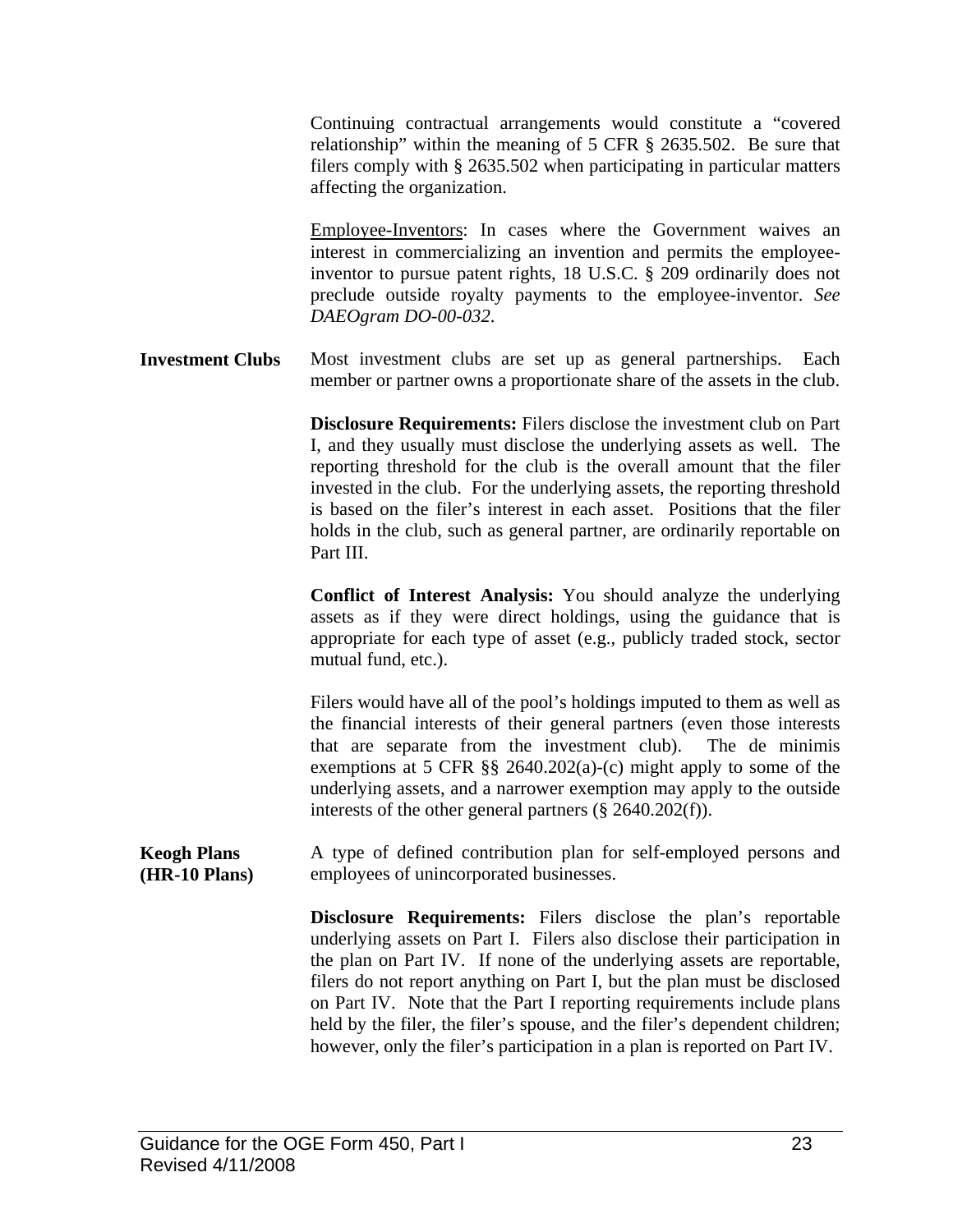<span id="page-26-0"></span>**Conflict of Interest Analysis:** You should analyze the underlying assets as if they were direct holdings, using the guidance that is appropriate for each type of asset (e.g., publicly traded stock, sector mutual fund, etc.). Note, however, that while defined contribution plans do not have the issuer's guarantee of a certain benefit level, some plans offer employees an option of investing in the company's stock through the plan, which would create a financial interest in the company. Nevertheless, the analysis of defined contribution plans is always the same—look to the underlying assets.

Law Firms **Attorneys** sometimes practice alone but more commonly associate with a law firm.

> **Disclosure Requirements:** A filer must disclose the name of the firm, identifying it as a law firm; list its location (city and state); and identify the ownership interest or employment arrangements as well as any other payments or compensation received. The *Business Ownership and Employment Relationships* entry has further details on how to report business and employment ties.

> **Conflict of Interest Analysis**: A number of statutory and regulatory restrictions affect an attorney's transition from a private law firm into Government service. Normally, resignation and severing all financial linkages is the preferable solution; however, apart from income and other restrictions on certain non-career employees, no general prohibition exists on an employee's outside practice of law. Some agencies, though, require prior approval or simply bar such practice.

> The *Business Ownership and Employment Relationships* entry in this document provides some basic guidance on conflicts with respect to business and employment ties. Law firms, however, constitute a specialized example with unique concerns. The representational prohibitions at 18 U.S.C. §§ 203 and 205, in particular, require careful attention, and continuing payments (e.g., contingency fee cases) may raise issues under 18 U.S.C. § 209 unless the maximum fee or percentage is set upon entering Government service. You should also consider the likelihood of impartiality concerns under 5 CFR § 2635.502 if former clients or law partners could be parties or represent parties in matters before your agency. Finally, a covered non-career employee may not permit his name to be used by any firm, partnership, association, corporation, or other entity, which provides professional services involving a fiduciary relationship.

> Pages 6-22 through 6-25 in the "Public Financial Disclosure: A Reviewer's Reference" (Second Edition, 2004) provide a detailed discussion of the issues to consider when reviewing law firm entries.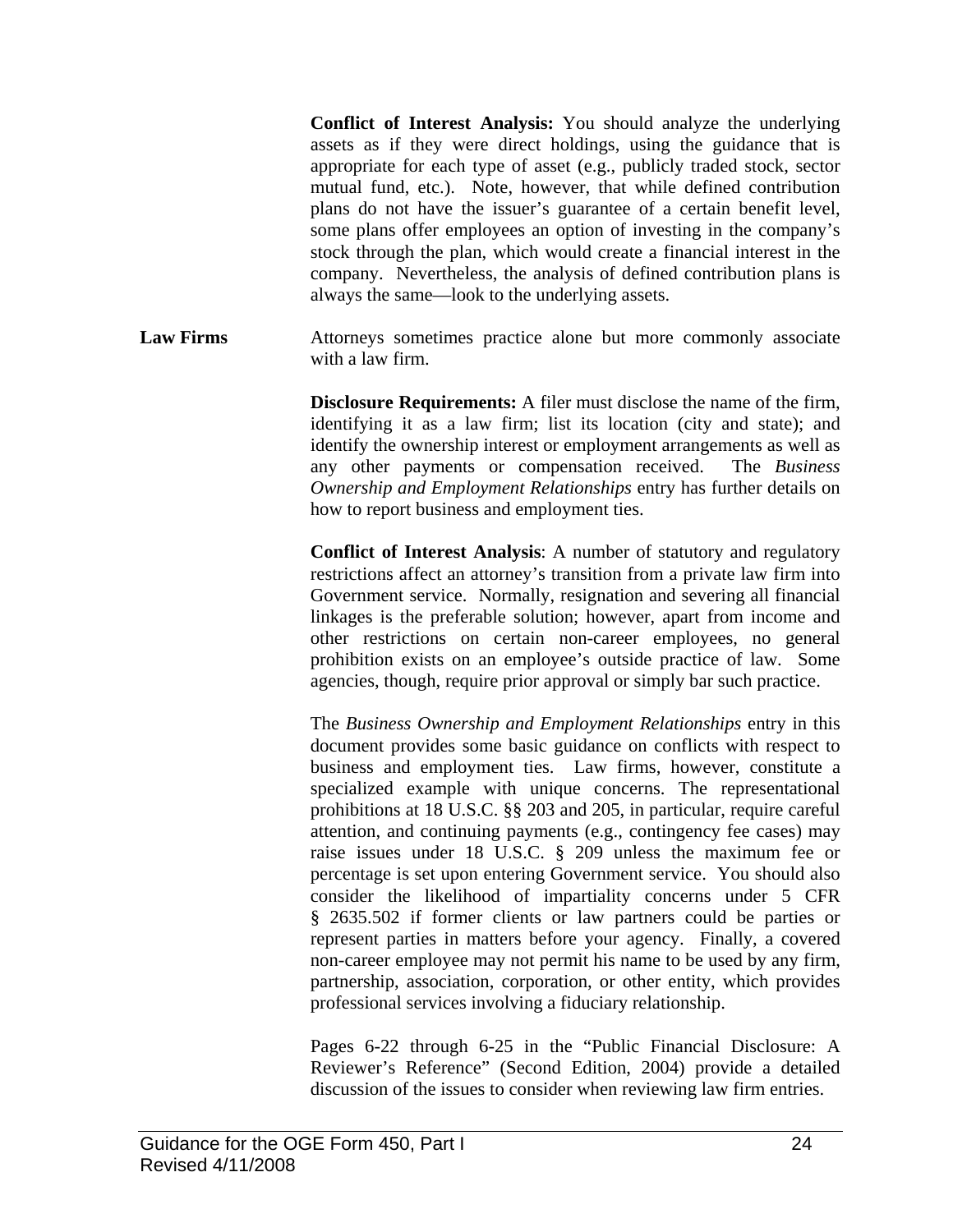- <span id="page-27-0"></span>**Life Insurance Policies**  Policies are issued in two basic varieties: term and cash value. Term insurance is purely insurance, whereby beneficiaries receive a death benefit if the insured person dies during the term of the policy. Cash value insurance is part insurance and part investment. A portion of the premiums pay for expenses and the insurance part of the policy. The remainder goes into a tax-deferred cash reserve which is invested and builds the policy's cash value. The types of cash value insurance are:
	- Universal: The policyholder can vary premiums by paying them with some of the accumulated cash value of the policy. The policyholder normally receives a minimum guaranteed rate of return at money market rates and has no control over investment decisions. *See Universal Life Insurance Policies*.
	- Variable: The policyholder chooses investments from among several company options and their performance determines the policy's value. *See Variable Life Insurance Policies*.
	- Whole: The policyholder pays fixed premiums and has no control over the investments selected. *See Whole Life Insurance Policies*.

**Limited Partnerships (LP)**  Partnerships may be formed when two or more persons join together for the purpose of conducting or investing in a trade or business. A limited partnership usually has one general partner who organizes and manages its operations. The other investors are limited partners.

> **Disclosure Requirements:** Disclosure requirements for Part I depend on the structure of the Limited Partnership (LP). Filers must disclose the name of a public LP and, unless certain conditions apply, the partnership's reportable underlying assets. For private LPs, filers must provide the partnership's name, its location (city and state), a brief description of its purpose or operations, and, unless certain conditions apply, the partnership's reporting underlying assets.

> If the following conditions are met, the filer does not have to disclose the partnership's underlying assets:

- the LP is widely held;
- the LP is publicly traded (or available) or widely diversified; and
- the LP is independently managed, that is, arranged so that the filer neither exercises control nor has the ability to exercise control over the financial interests held by the fund.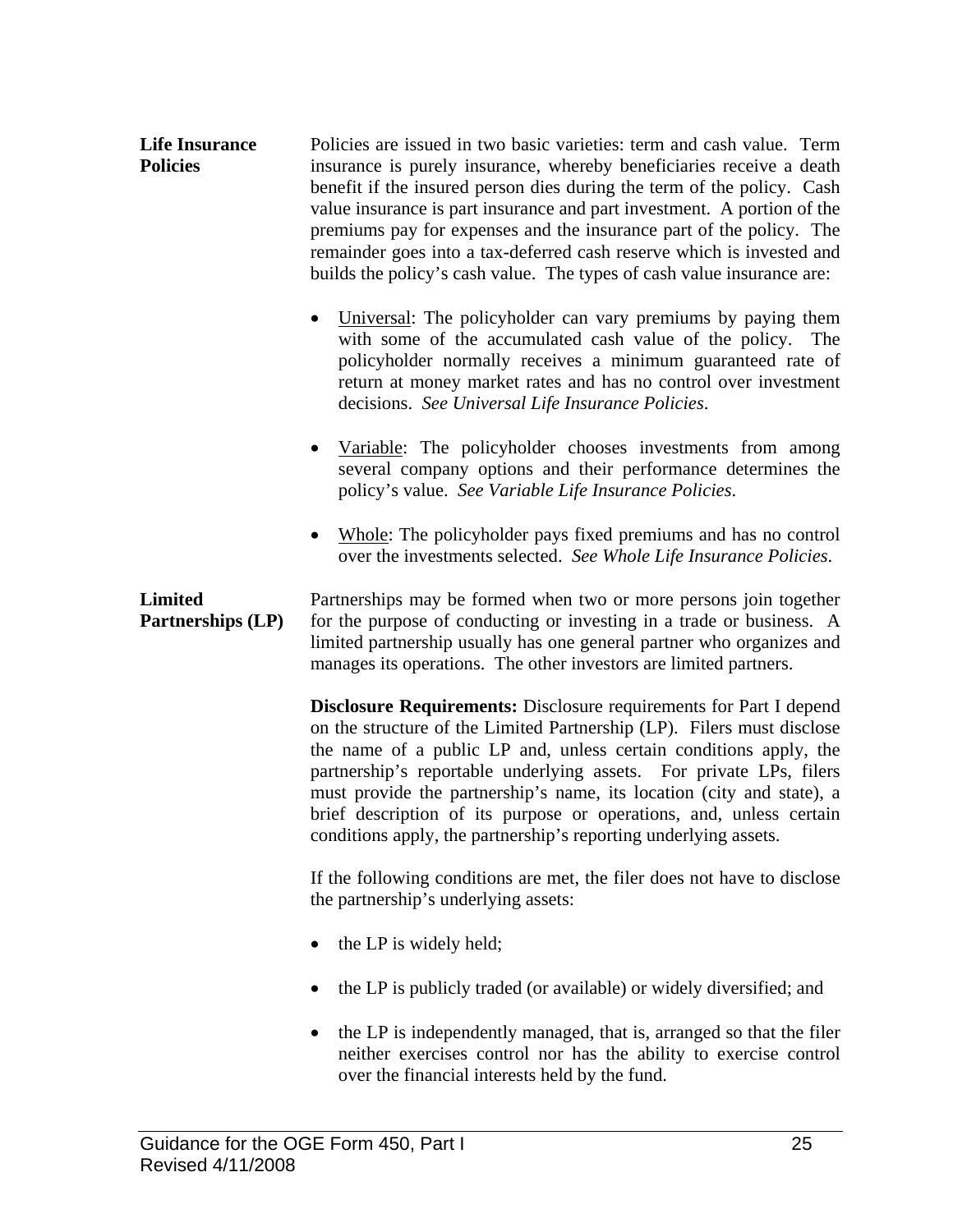Pages 7-2 through 7-3 in the "Public Financial Disclosure: A Reviewer's Reference" (Second Edition, 2004) address these criteria more fully.

<span id="page-28-0"></span>

|                                               | <b>Conflict of Interest Analysis:</b> You should analyze the underlying<br>assets as if they were direct holdings, using the guidance that is<br>appropriate for each type of asset (e.g., publicly traded stock, sector<br>mutual fund, etc.). Even if there is no conflict with the underlying<br>assets, filers at agencies that regulate publicly traded LPs may have a<br>potential conflict with the partnership. Lastly, although the interests<br>of the other limited partners are not imputed to the filer under 18<br>U.S.C. $\S$ 208, the financial interests of the LP's general partner are.<br>Check if the exemption at 5 CFR $\S$ 2640.202(f) applies. |
|-----------------------------------------------|-------------------------------------------------------------------------------------------------------------------------------------------------------------------------------------------------------------------------------------------------------------------------------------------------------------------------------------------------------------------------------------------------------------------------------------------------------------------------------------------------------------------------------------------------------------------------------------------------------------------------------------------------------------------------|
| <b>Livestock and</b><br><b>Farm Interests</b> | Filers may have interests in livestock or other farm interests either as<br>owners, employees, or investors. See also Business Ownership and<br><b>Employment Relationships.</b>                                                                                                                                                                                                                                                                                                                                                                                                                                                                                        |
|                                               | <b>Disclosure Requirements:</b> Filers disclose on Part I the name of the<br>farm, the type of interest in the farm, its business (such as corn or<br>livestock), and the location (city and state). Positions held by the filer<br>such as "sole proprietor" are reported on Part III.                                                                                                                                                                                                                                                                                                                                                                                 |
|                                               | <b>Conflict of Interest Analysis:</b> When a filer reports a farm, you need<br>to consider the farm's participation in Federal programs, its<br>geographic location in relation to Government activities, and its<br>contracts. If your agency administers any subsidy programs, you<br>should inquire whether the farm participates in these programs to<br>ensure that no conflict exists. Other restrictions may also apply:                                                                                                                                                                                                                                         |
|                                               | Some agencies have prohibitions against operating farms.                                                                                                                                                                                                                                                                                                                                                                                                                                                                                                                                                                                                                |
|                                               | If the farm is anything other than a sole proprietorship, a Federal<br>$\bullet$<br>employee may violate criminal restrictions on representation of<br>others before the Government if the employee applies for any<br>USDA or other Federal benefits on behalf of the farm.                                                                                                                                                                                                                                                                                                                                                                                            |
|                                               | Senior employees subject to restrictions on outside earned income<br>must avoid active management of the farm.                                                                                                                                                                                                                                                                                                                                                                                                                                                                                                                                                          |
|                                               | Filers in agriculture-related agencies may have a potential conflict<br>when they rent land to sharecroppers. A conflict could arise if the<br>filer, through an agency program, could influence the value or<br>quantity of a crop that the sharecropper raised. The sharecropping<br>agreement would make the success of the crop a financial interest of<br>the filer. Finally, you should inquire whether your agency has                                                                                                                                                                                                                                           |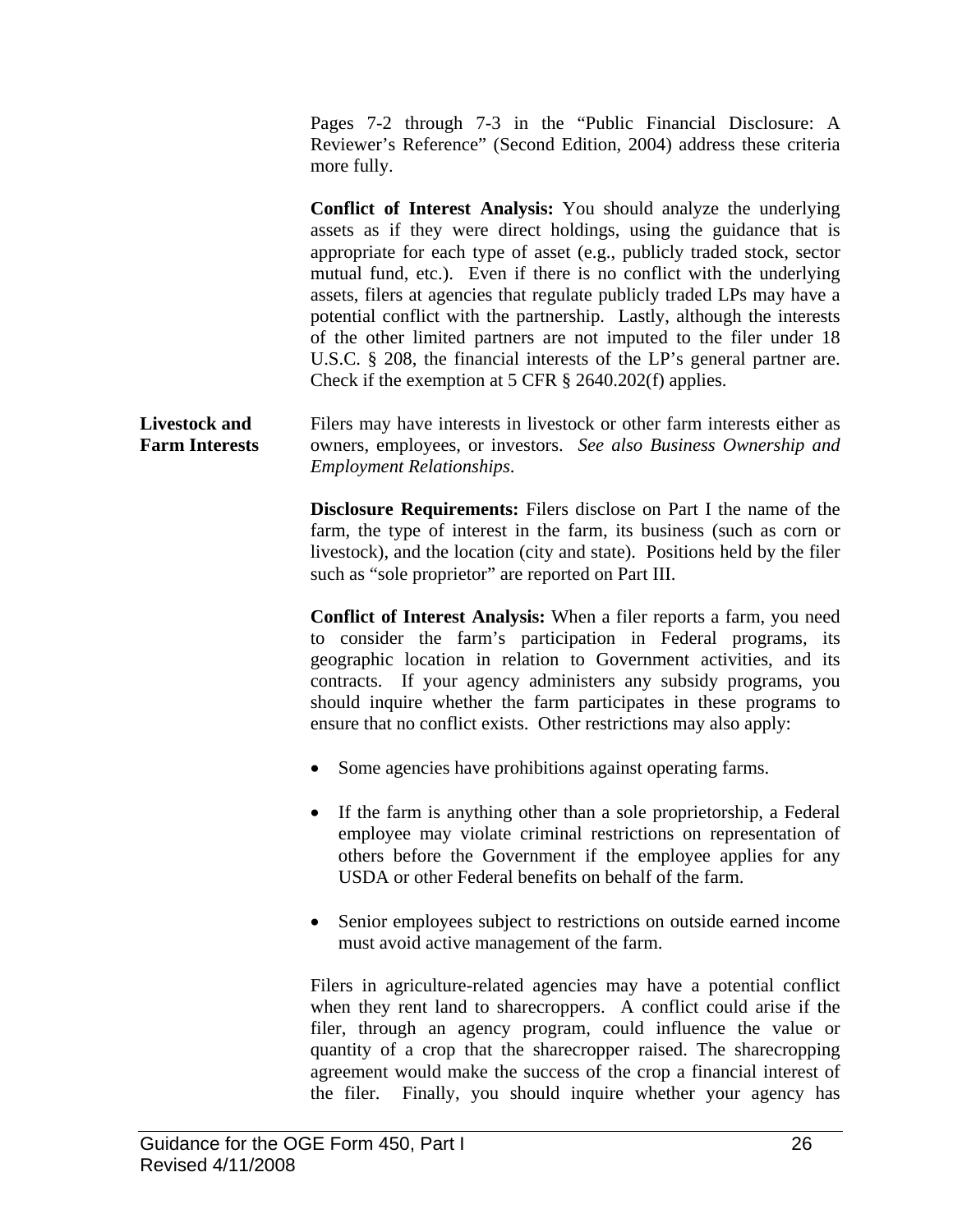operations near the farm or whether it might contract with the farm. If so, you must determine if the filer can participate in actions that create a real possibility of gain or loss to the filer's interest.

#### <span id="page-29-0"></span>**Mortgage-Backed Securities**  Securities that are issued when Government agencies (including U.S. Government-sponsored corporations) or private investment firms pool mortgages and pay out income from them to investors. Common types of mortgage-backed securities include:

- Mortgage Pass-Throughs: Pass-throughs are created by pooling mortgages and selling share certificates backed by the pools. Most pass-throughs are issued by Government agencies such as the Ginnie Mae, Fannie Mae, or Freddie Mac.
- Collateralized Mortgage Obligations (CMOs): CMOs are mortgage-backed bonds that pass income through as periodic interest.
- Real Estate Mortgage Investment Conduits (REMICs): REMICs are partnerships, corporations, or trusts that issue securities backed by mortgage pools and that serve as income pass-throughs.

**Disclosure Requirements:** Filers need not disclose securities issued by Government agencies. For other securities that are publicly traded or available, filers must list the full name of the portfolio. If not publicly traded or available, the filer will probably need to disclose the underlying type of property and the location(s) (city and state).

**Conflict of Interest Analysis:** For most mortgage-backed securities (particularly those issued by U.S. Government agencies), it is unlikely that a security holder could affect his financial interest, as income is tied to the fixed payments made by borrowers. If matters on which a filer works could directly and predictably affect those payments, however, then you should examine the underlying mortgages by consulting investment service guides or the securities issuer.

Even if there is no conflict with the securities, filers may have a potential conflict with the issuer. This is most likely if your agency regulates securities.

**Municipal Securities**  Debt obligations of cities, counties, etc. Two common types are general obligations and revenue bonds.

> General Obligation: Used for general expenditures and backed by the issuer's full faith and credit (taxing and borrowing power).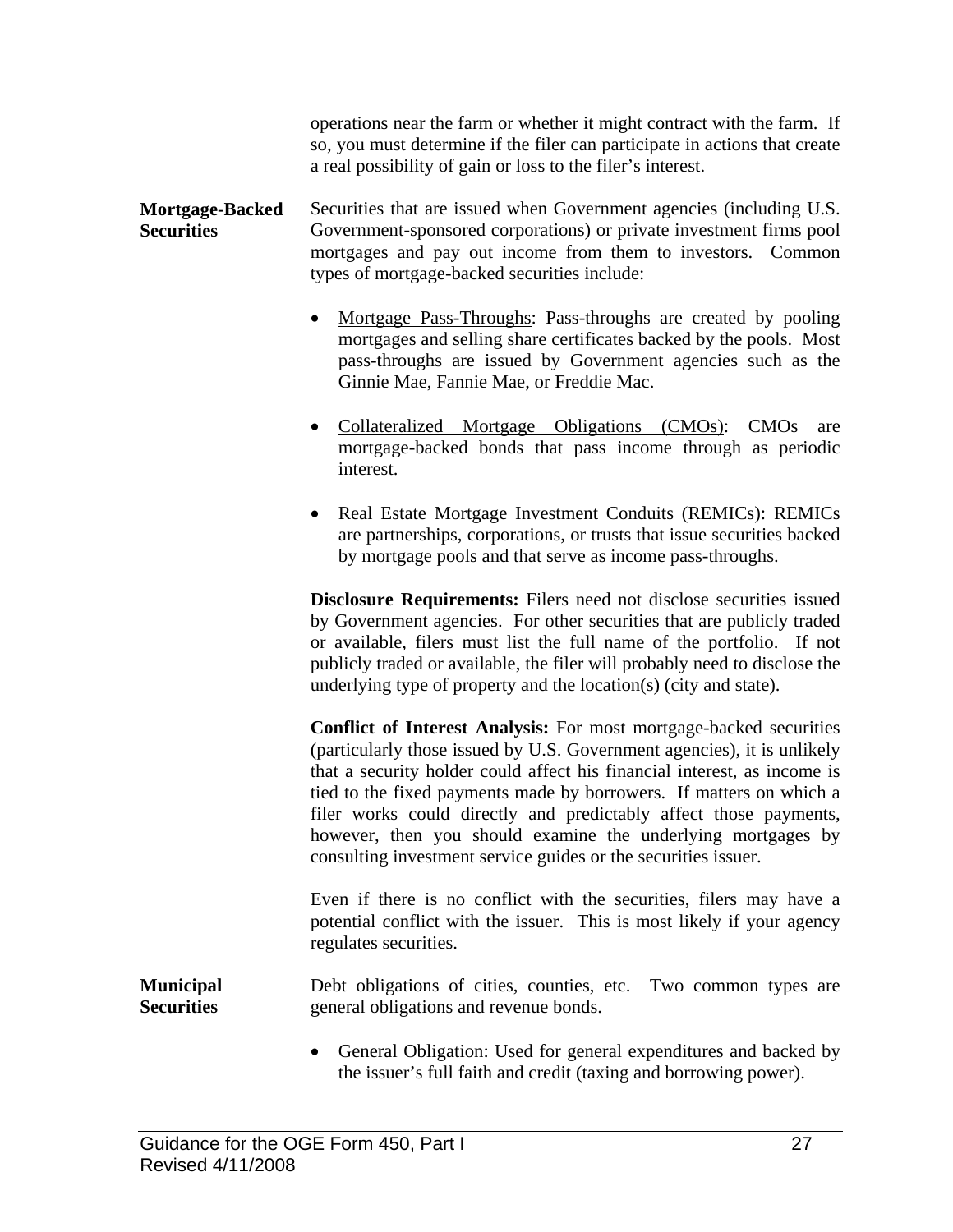<span id="page-30-0"></span>• Revenue Bond: Used to finance specific public service projects and backed by the cash flow from those projects.

**Disclosure Requirements:** Filers must disclose the name of the security on Part I.

**Conflict of Interest Analysis:** Employees at some agencies may work on matters such as grants and fund allocations to states and local communities that could affect these securities' value. In deciding whether a matter will have a direct and predictable effect on the financial interests of a filer who holds municipal bonds, you should analyze the matter's potential to affect either:

- the market resale value of the bonds (by affecting market interest rates or the sponsor's credit rating); or
- the issuer's ability or willingness to repay its debt obligations (by affecting its financial stability).

When recommending remedies, you should first check if any of the de minimis exemptions apply  $(5 \text{ CFR } \S \S 2640.202(a)-(c))$ .

Municipal industrial development bonds may present additional conflict concerns. The private company to which the bond issuer expects to lease the facilities that are being financed is responsible for backing the bonds. You must, therefore, focus your conflict analysis on both the municipal issuer of industrial development bonds and the private company involved.

- **Mutual Funds** A portfolio of securities that is created and managed as an investment company and registered under the Investment Company Act of 1940, as amended (15 U.S.C. 80a-1 et seq.). Ethics regulations distinguish between diversified and sector mutual funds.
	- Diversified: A diversified mutual fund is one that does not have a stated policy of concentrating its investments in any industry, business, single country other than the U.S., or bonds of a single U.S. state. *See Diversified Mutual Funds*.
	- Sector: A sector mutual fund is one that has a stated policy of concentrating its investments in any industry, business, single country other than the U.S., or the bonds of a single U.S. state. *See Sector Mutual Funds*.

*See DAEOgram DO-00-030 for assistance distinguishing diversified mutual funds from sector mutual funds.*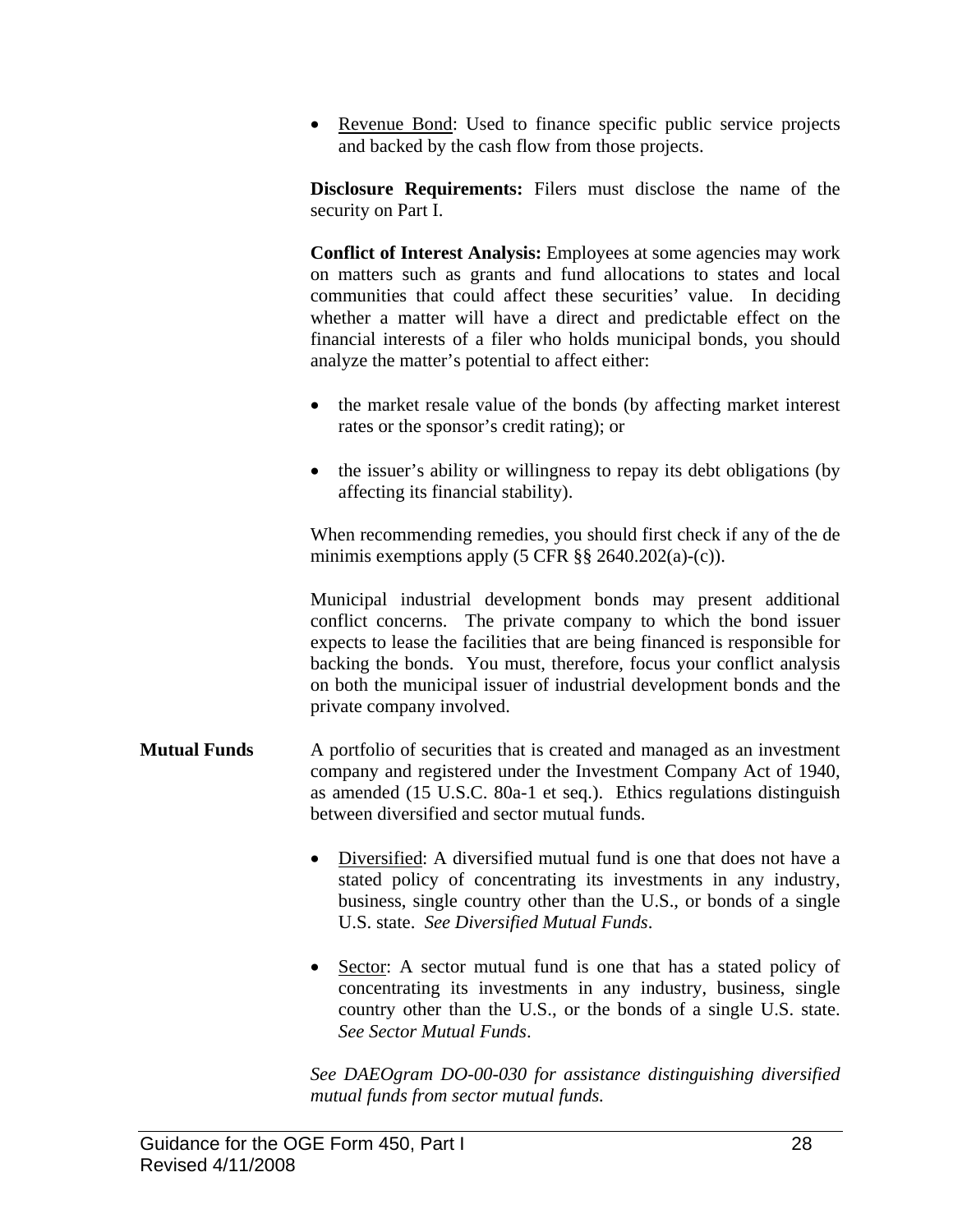#### <span id="page-31-0"></span>**Options** Rights to buy or sell a commodity or financial interest at specified quantities and prices within a certain time period. *See Stock Options for information on options to buy or sell stock.*

**Disclosure Requirements:** Filers must disclose the options on Part I.

**Conflict of Interest Analysis:** You should examine the underlying commodity or financial instrument of the option for a possible conflict with the filer's responsibilities. The risk for conflict is greatest for agencies that have responsibilities affecting the value of agricultural products, energy products, or interest rates. Another source of concern exists for agencies that can affect the futures and options market itself such as the Commodity Futures Trading Commission or the Securities and Exchange Commission. The central question is whether the filer has the potential to participate personally and substantially in particular matters that have direct and predictable effects on the values of the options. The de minimis exceptions for securities at 5 CFR §§ 2640.202(a)-(c) would not apply.

**Precious Metals** Metals such as gold, silver, and platinum that are held by some investors as a hedge against inflation or foreign exchange fluctuations. Investors may take physical possession of the metals, hold certificates issued by an investment entity, or hold shares of metals in metal mutual funds or futures.

> **Disclosure Requirements:** Other than coin collections or jewelry held strictly for enjoyment or utility, precious metals are ordinarily reportable. For metals held physically or through certificates, filers must disclose the type of metal on Part I. The filer may choose to specify the metal as ingots, jewelry, coins, or warehouse certificates for clarity. For metals held through securities such as a metals mutual fund or futures, filers should use the disclosure method appropriate for that type of security (i.e., *see the entry for Mutual Funds or Futures*).

> **Conflict of Interest Analysis** Precious metals do not usually present a potential for conflict. The value of these items and their potential for producing capital gains upon resale are controlled primarily by the market forces of supply and demand, popular fads for certain types of collections, and the interest and foreign exchange rates for precious metals. A few agencies may have missions that could affect the value of precious metals because of their roles concerning taxes or interest rates. Even when this possibility exists, however, it is unlikely that a filer would be acting in a particular matter that could have a direct and predictable effect on these financial interests.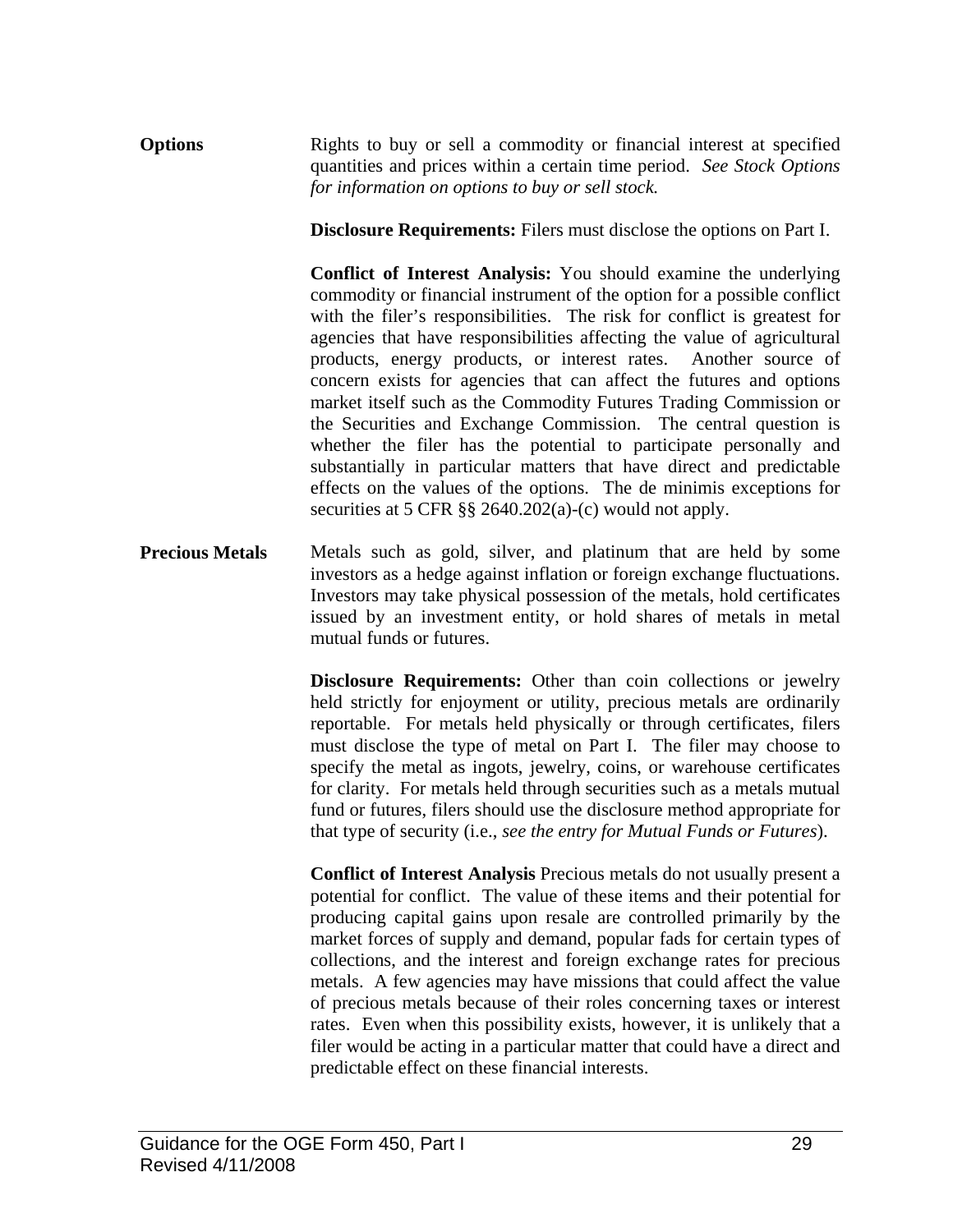<span id="page-32-0"></span>

| <b>Prepaid (College)</b><br><b>Savings Plans</b> | A type of qualified tuition program (529 plan) in which an individual<br>chooses among various investment options, often consisting of mutual<br>funds. The amount available for future tuition depends solely on the<br>amount contributed and the performance of the investments.                                                                         |
|--------------------------------------------------|-------------------------------------------------------------------------------------------------------------------------------------------------------------------------------------------------------------------------------------------------------------------------------------------------------------------------------------------------------------|
|                                                  | Disclosure Requirements: Filers must disclose the plan's reportable<br>underlying assets on Part I.                                                                                                                                                                                                                                                         |
|                                                  | <b>Conflict of Interest Analysis:</b> You should analyze the underlying<br>assets as if they were direct holdings, using the guidance that is<br>appropriate for each type of asset (e.g., publicly traded stock, sector<br>mutual fund, etc.). These plans usually contain diversified mutual<br>funds, which have an exemption at 5 CFR $\S$ 2640.201(a). |
| <b>Prepaid Tuition</b><br><b>Plans</b>           | A type of qualified tuition program (529 plan) in which an individual<br>has a contract with the plan's sponsor that allows the individual to<br>prepay future tuition expenses at current tuition rates. The sponsor<br>can be either a state or the Tuition Plan Consortium, LLC, for private<br>institutions (also known as the "Independent 529 Plan"). |
|                                                  | <b>Disclosure Requirements:</b> Filers must disclose the name and sponsor<br>of the plan (e.g., Maryland Prepaid College Trust).                                                                                                                                                                                                                            |
|                                                  | <b>Conflict of Interest Analysis:</b> An interest in a prepaid tuition plan,<br>for purposes of 18 U.S.C. $\S$ 208 is a contractual interest in the<br>sponsor's ability or willingness to honor its future obligation.                                                                                                                                     |
| <b>Qualified Tuition</b><br><b>Programs</b>      | A program that offers investors tax-advantaged accounts for the<br>purpose of saving money to cover educational expenses.<br>These<br>programs are often called "529 plans" because they are recognized in<br>the tax code at 26 U.S.C. § 529. There are two types of plans:                                                                                |
|                                                  | Prepaid (College) Savings Plan: An investment account in which<br>an individual chooses among various investment options, often<br>consisting of mutual funds. The amount available for future<br>tuition depends solely on the amount that the individual<br>contributes and the performance of the investments. See Prepaid<br>(College) Savings Plans.   |
|                                                  | Prepaid Tuition Plan: A contract between an individual and the<br>plan's sponsor that allows the individual to prepay future tuition<br>expenses at current tuition rates. The sponsor can be either a state<br>or the Tuition Plan Consortium, LLC, for private institutions (also<br>known as the "Independent 529 Plan"). See Prepaid Tuition Plan.      |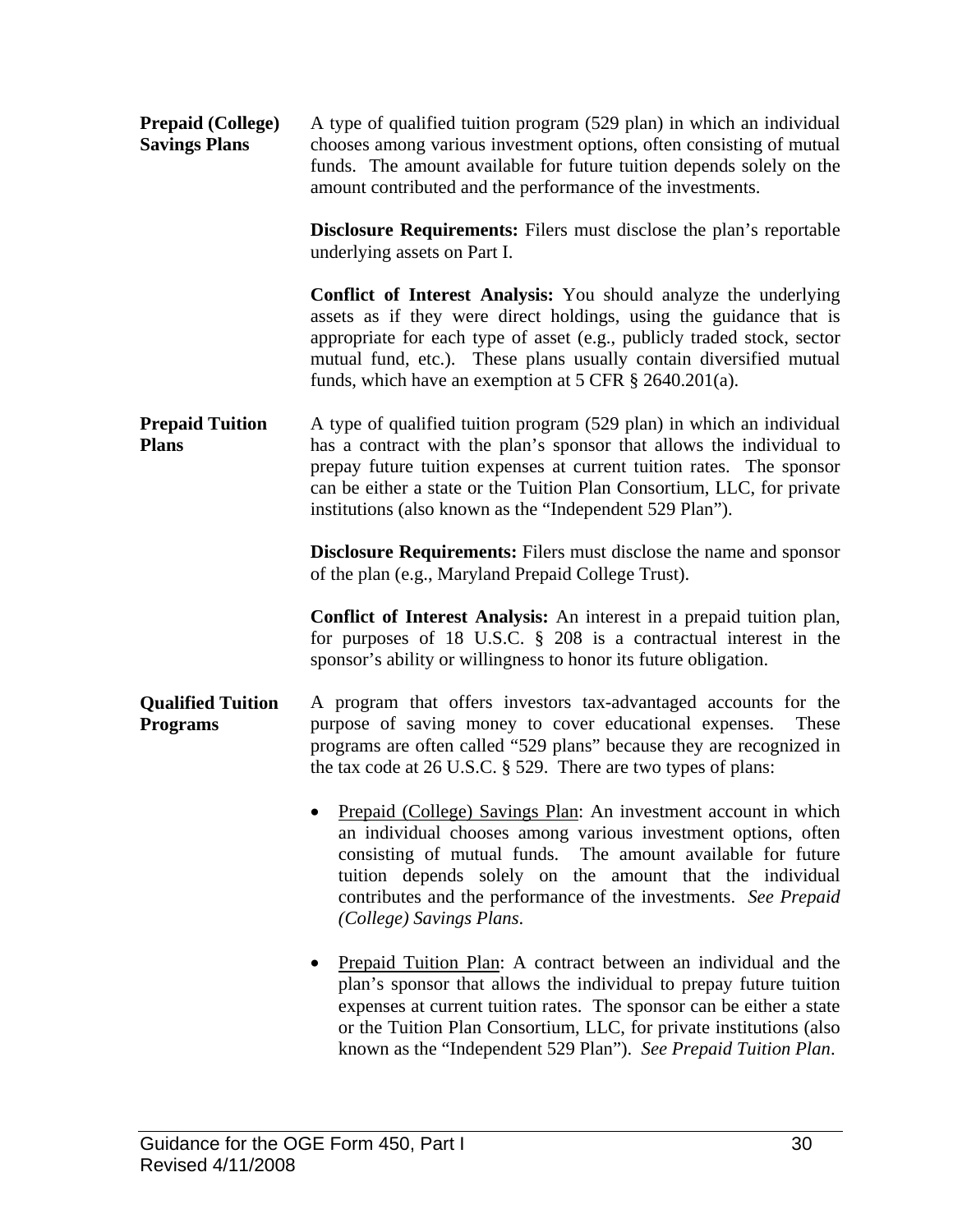<span id="page-33-0"></span>**Real Estate Real estate investments typically include residential property (homes,** apartment buildings, hotels), commercial property (office buildings, business sites, shopping malls), and land held for agricultural use or mineral exploration. Vacant lots are included if held for the production of income such as appreciation in value.

> **Disclosure Requirements:** Filers must report the name of the asset and its location (city and state) on Part I. Filers, however, do not need to report personal residences. A "personal residence" is defined at 5 CFR § 2634.105(l) to mean any real property used exclusively as a private dwelling by the filer or the filer's spouse, which is not rented out during any portion of the reporting period.

> **Conflict of Interest Analysis:** You must consider the location and use of the property (e.g., farming, mineral exploration or extraction, residential, or a particular type of business). With this information, you should be able to determine whether the value of the real estate could be directly and predictably affected by agency programs in which the filer may participate.

**Real Estate Investment Trusts**  Managed diversified portfolios of real estate and mortgages that are usually publicly traded like mutual funds.

> **Disclosure Requirements:** At minimum, filers disclose the name of the REIT. Disclosure of the underlying properties is unnecessary if the REIT is:

• widely held;

**(REITs)** 

- publicly traded (or available) or widely diversified; and
- independently managed, that is, arranged so that the filer neither exercises control nor has the ability to exercise control over the financial interests held by the fund.

If these criteria are not met, filers must disclose the type of underlying properties and the locations of those properties (city and state). Pages 7-2 through 7-3 in the "Public Financial Disclosure: A Reviewer's Reference" (Second Edition, 2004) address these criteria more fully.

**Conflict of Interest Analysis:** If the filer's agency has responsibilities that could directly and predictably affect real estate, then you should evaluate the underlying assets for potential conflicts. You should also consider whether a conflict might exist with the issuer of the REIT if your agency's functions could affect that entity.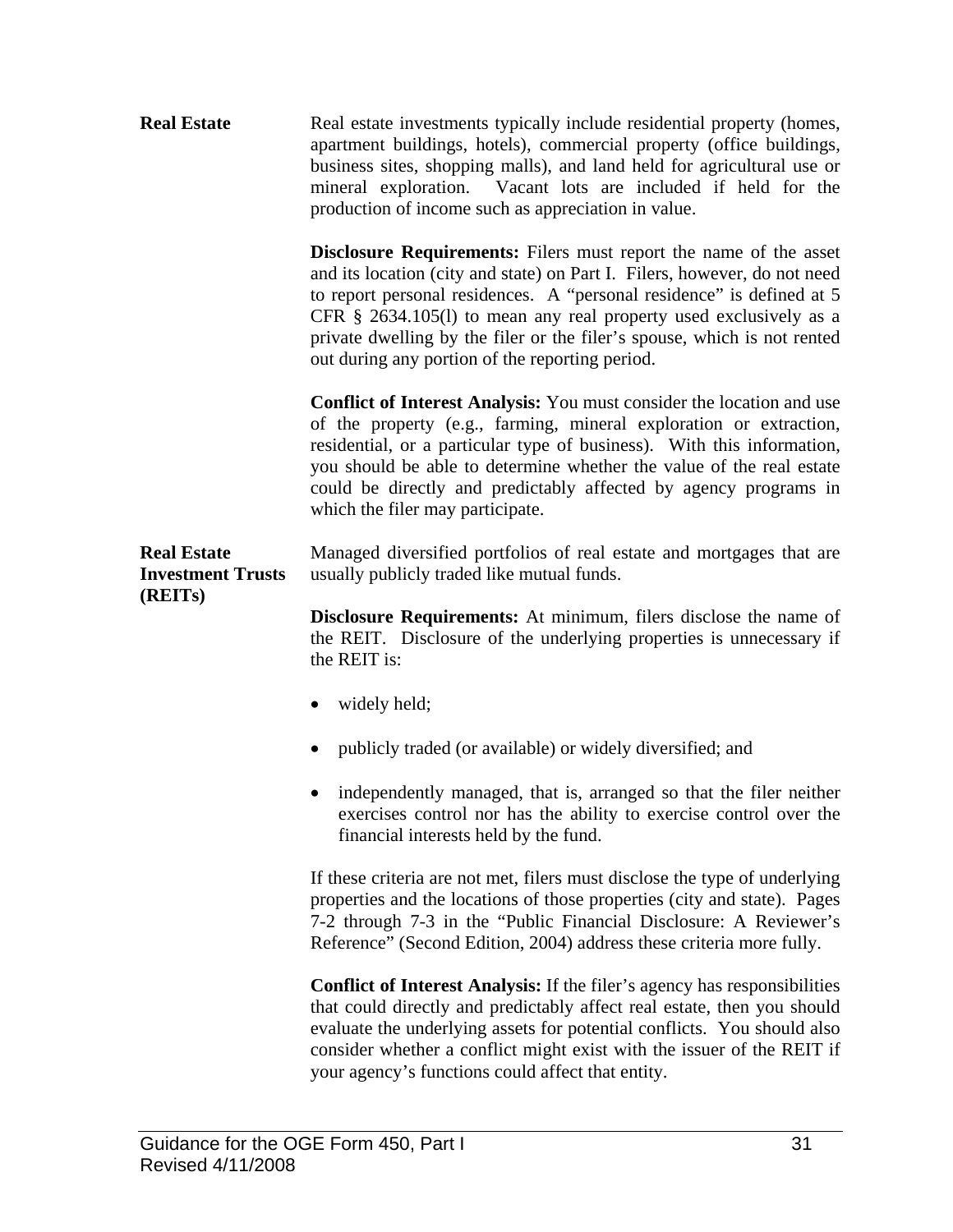<span id="page-34-0"></span>**Revenue Bonds** A type of municipal security which is a debt obligation used to finance specific public service projects and is backed by the cash flow from those projects. *See also Municipal Securities*.

> **Disclosure Requirements:** Filers must disclose the name of the security on Part I.

> **Conflict of Interest Analysis:** Employees at some agencies may work on matters such as grants and fund allocations to states and local communities that could affect these securities' value. In deciding whether a matter will have a direct and predictable effect on the financial interests of a filer who holds municipal bonds, you should analyze the matter's potential to affect either:

- the market resale value of the bonds (by affecting market interest rates or the sponsor's credit rating) or
- the issuer's ability or willingness to repay its debt obligations (by affecting its financial stability).

When recommending remedies, you should first check if any of the de minimis exemptions apply  $(5 \text{ CFR} \$ §§ 2640.202 $(a)-(c)$ ).

**Sector Mutual Funds**  A fund that has a stated policy of concentrating its investments in any industry, business, single country other than the U.S., or bonds of a single state within the U.S (unlike diversified mutual funds which do not have such a policy). *See DAEOgram DO-00-030 for assistance distinguishing diversified mutual funds from sector mutual funds.* 

> **Disclosure Requirements:** Filers disclose the name of the fund on Part I.

> **Conflict of Interest Analysis:** You must examine the underlying assets of the mutual fund for possible conflicts with the filer's responsibilities. As with any other asset, check whether the filer could participate personally and substantially in a particular matter that directly and predictably affects the filer's financial interests, either direct or imputed.

> An issue with an underlying asset may be eligible for one of the exemptions at 5 CFR § 2640.201(b):

> • The filer may participate in any particular matter affecting one or more of the underlying assets if the asset is not invested in the sector in which the fund concentrates.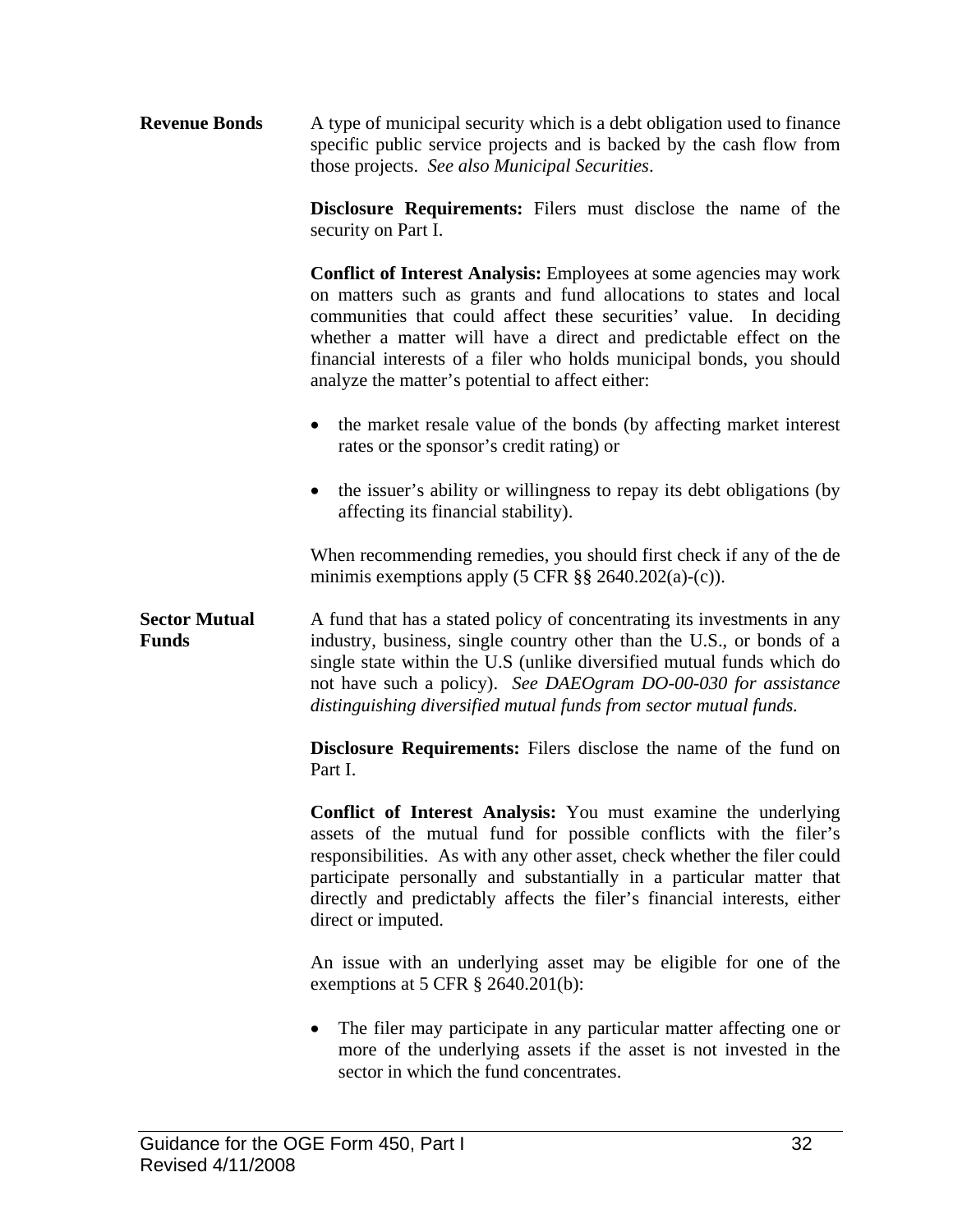<span id="page-35-0"></span>

|                                     | A filer can participate in a particular matter affecting one or more<br>of the underlying assets provided the market value of the funds<br>affected do not exceed \$50,000. To calculate this amount, use the<br>total amount of the filer's investment (as well as that of the filer's<br>spouse and minor children) in the funds which concentrate in the<br>sector and which include disqualifying interests.                                                                   |
|-------------------------------------|------------------------------------------------------------------------------------------------------------------------------------------------------------------------------------------------------------------------------------------------------------------------------------------------------------------------------------------------------------------------------------------------------------------------------------------------------------------------------------|
|                                     | Even if there are no conflicts with the underlying assets, filers may<br>have a potential conflict with the issuing investment company or<br>brokerage. This is most likely if your agency regulates securities.<br>There is, however, an exemption at 5 CFR $\S$ 2640.201(d) for<br>particular matters of general applicability that affect a mutual fund as<br>a separate legal entity.                                                                                          |
| <b>Severance</b><br><b>Payments</b> | Anticipated or received payment from a former employer.                                                                                                                                                                                                                                                                                                                                                                                                                            |
|                                     | <b>Disclosure Requirements:</b> For severance payments that have already<br>been received, filers must disclose the name of the employer on Part I.<br>If the employer is not a publicly traded entity, filers also specify the<br>nature of the business and its location (city and state). Continuing or<br>anticipated severance payments to the filer are disclosed on Part IV.                                                                                                |
|                                     | <b>Conflict of Interest Analysis:</b> If the payments vary from established<br>company plans or if the plans permit discretion in determining the<br>nature or amount of payments in a way that could favor those entering<br>Government service, 18 U.S.C. § 209 may prohibit the payments as an<br>improper supplementation of Government salary. The following<br>factors should be considered in determining the intent of the parties to<br>a severance or other arrangement: |
|                                     | the filer's official position;<br>$\bullet$                                                                                                                                                                                                                                                                                                                                                                                                                                        |
|                                     | who the payment is coming from;                                                                                                                                                                                                                                                                                                                                                                                                                                                    |
|                                     | whether similar payments are being made to non-Government<br>employees;                                                                                                                                                                                                                                                                                                                                                                                                            |
|                                     | whether the payment is motivated by sympathy or a desire other<br>than to compensate the filer for Government service;                                                                                                                                                                                                                                                                                                                                                             |
|                                     | whether the payment is a bona fide award for public service;                                                                                                                                                                                                                                                                                                                                                                                                                       |
|                                     | the express intent of the payor;                                                                                                                                                                                                                                                                                                                                                                                                                                                   |
|                                     | whether the filer is in a position to influence the Government on<br>behalf of the payor; and                                                                                                                                                                                                                                                                                                                                                                                      |
|                                     |                                                                                                                                                                                                                                                                                                                                                                                                                                                                                    |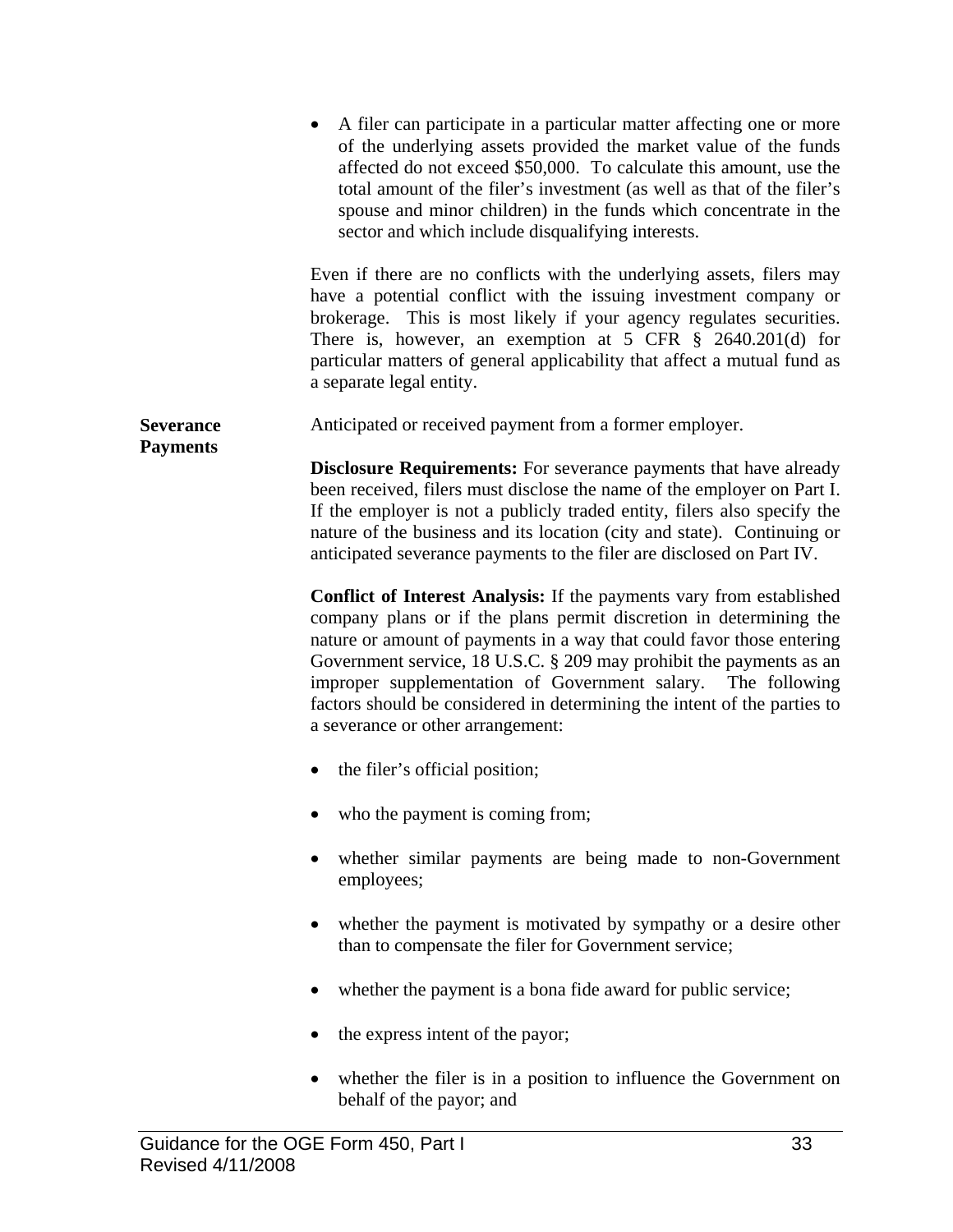<span id="page-36-0"></span>• the relationship or pattern of dealings between your agency and the payor.

In addition, an anticipated severance payment may present a conflict under 18 U.S.C. § 208 because it represents a continuing interest in a former employer. Even where violations of §§ 208 and 209 are avoided because the payment is received before Government service, 5 CFR § 2635.503 may require recusal from matters affecting the source of "extraordinary" severance payments.

#### **Simplified Employee Pensions (SEPs)**  A type of defined contribution plan for small employers with 25 or fewer employees. The employer does not have a continuing obligation once the contributions are made. SEPs are self-directed by the employee.

**Disclosure Requirements:** Filers disclose the plan's reportable underlying assets on Part I. Filers also disclose their participation in the plan on Part IV. If none of the underlying assets are reportable, filers do not report anything on Part I, but the plan must be disclosed on Part IV. Note that the Part I reporting requirements include plans held by the filer, the filer's spouse, and the filer's dependent children; however, only the filer's participation in a plan is reported on Part IV.

**Conflict of Interest Analysis:** You should analyze the underlying assets as if they were direct holdings, using the guidance that is appropriate for each type of asset (e.g., publicly traded stock, sector mutual fund, etc.). Note, however, that while defined contribution plans do not have the issuer's guarantee of a certain benefit level, some plans offer employees an option of investing in the company's stock through the plan, which would create a financial interest in the company. Nevertheless, the analysis of defined contribution plans is always the same—look to the underlying assets.

**Stocks** Securities that represent equity (ownership interest) in a corporation, entitling the holder to a claim on corporate assets and earnings. Normally, a company pays a portion of its earnings to shareholders as dividends. Shareholders may also receive capital gains when they sell the stock. Corporations issue two basic types of stock—common and preferred. The differences between the two types involve shareholder voting rights and the priorities for payment of dividends and liquidation claims. For financial disclosure and conflict analysis, these differences are ordinarily not significant, and there is no requirement to specify the type of stock on the disclosure form.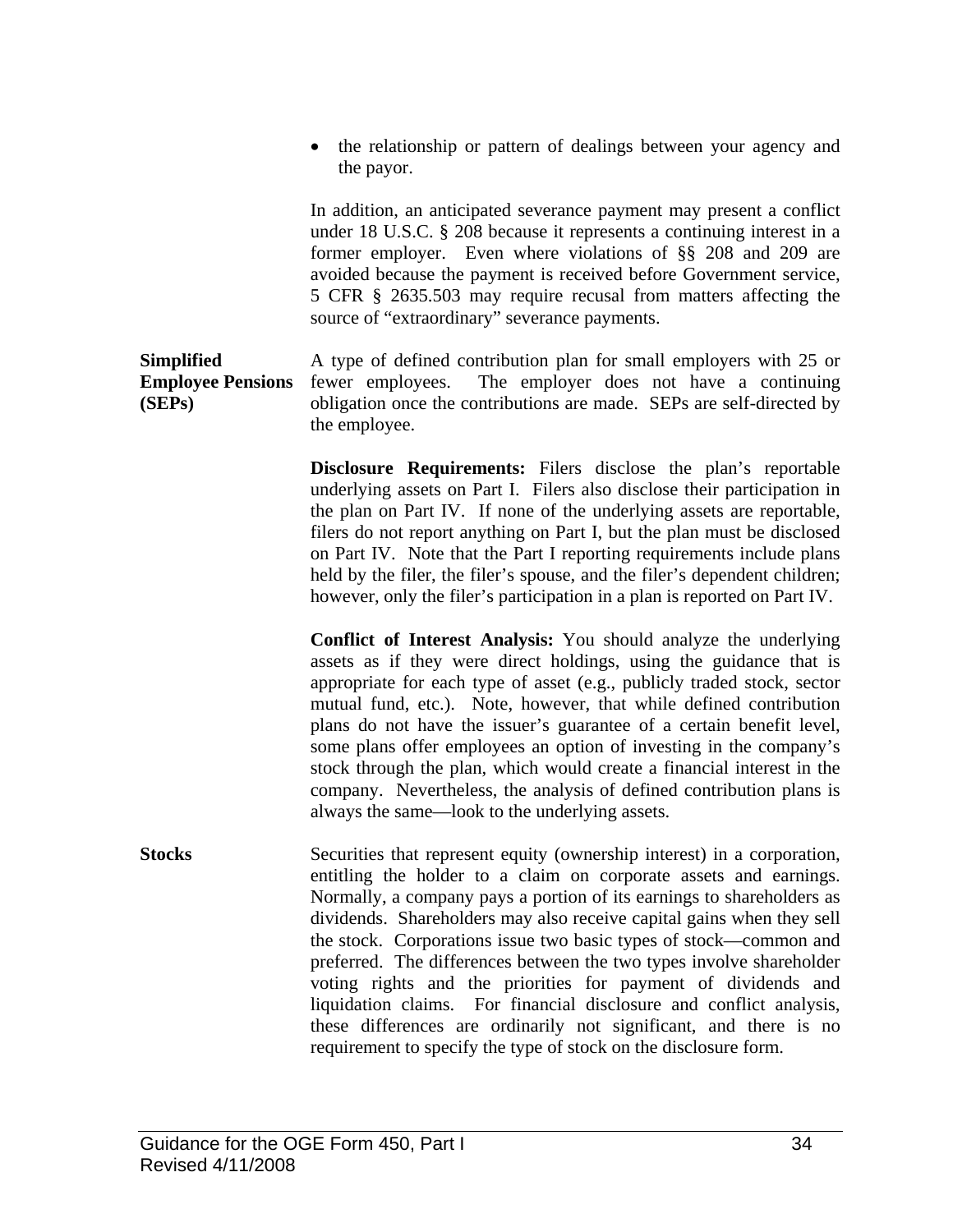<span id="page-37-0"></span>**Disclosure Requirements:** For publicly-traded stocks, filers disclose the name of the stock on Part I. For non-public stock, filers must identify the issuer, its trade/business, and its location (city and state).

**Conflict of Interest Analysis:** Since stocks represent an ownership interest in a company, matters that affect the issuing company's financial interests are presumed to have direct and predictable effects on the financial interests of the stockholders. Matters affecting a parent company or subsidiaries could also affect the firm, though the effect might not be direct or predictable in a given circumstance. If a potential conflict is deemed to exist, you should first consider whether any of the de minimis exemptions at 5 CFR § 2640.202(a)-(c) apply. Please note that non-public stocks are ineligible for these exemptions.

**Stock Options Rights to buy or sell stocks at specified quantities and prices within a** certain time period. Some options are a form of employee benefits, which are granted by a company to its employees as part of an incentive and compensation plan.

> **Disclosure Requirements:** Filers must disclose stock options on Part I. Stock options received through an agreement with the filer's employer should also be disclosed on Part IV. Stock options purchased through the market or those owned by the filer's spouse or child are not disclosed on Part IV.

**Conflict of Interest Analysis:** Stock options pose the same conflicts issues as stocks, so matters that affect the issuing company's financial interests are presumed to have direct and predictable effects on the financial interests of those holding stock options. Unlike stocks, however, the de minimis exemptions for securities at 5 CFR §§ 2640.202(a)-(c) do not apply. Please also note that filers are sometimes able to accelerate the vesting of options acquired through an employment arrangement. In some cases, the acceleration might constitute an extraordinary payment.

**Term Life Insurance Policies**  An insurance product, whereby beneficiaries receive a death benefit if the insured person dies during the term of the policy. Unlike other insurance policies (e.g., universal, variable, and whole life), term life policies do not generate any cash value from investments.

**Disclosure Requirements:** Filers do not disclose term life insurance.

**Conflict of Interest Analysis:** Since this type of asset is not reportable on the OGE Form 450, you will not perform a conflict of interest analysis as part of the review process.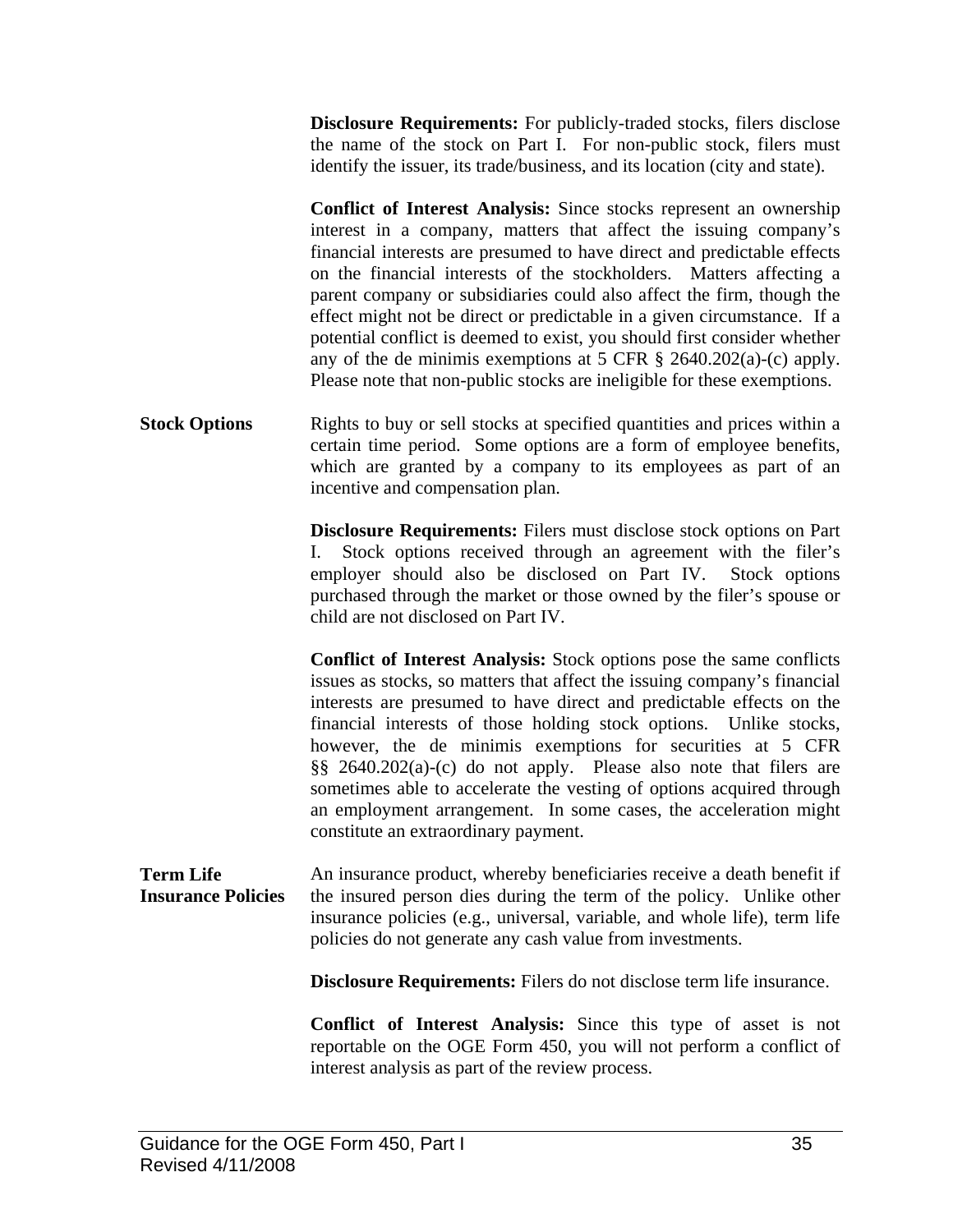<span id="page-38-0"></span>

| <b>TIAA-CREF</b>                     | Teachers Insurance and Annuity Association—College<br>The<br>Retirement Equities Fund. TIAA-CREF is a non-profit entity that<br>provides a variety of financial services, including retirement plans.<br>TIAA-CREF is one of the largest financial services providers in the<br>United States, and its retirement products typically appear in financial<br>disclosure reports of filers who have worked as professors or teachers.<br>TIAA-CREF offers a range of plans, including 403(b) retirement<br>plans, simplified employee pensions (SEPs), Keogh plans, and college<br>savings plans. TIAA-CREF also offers a number of specific financial<br>instruments, including annuities, various forms of insurance, cash<br>accounts, and mutual funds. |
|--------------------------------------|-----------------------------------------------------------------------------------------------------------------------------------------------------------------------------------------------------------------------------------------------------------------------------------------------------------------------------------------------------------------------------------------------------------------------------------------------------------------------------------------------------------------------------------------------------------------------------------------------------------------------------------------------------------------------------------------------------------------------------------------------------------|
|                                      | <b>Disclosure Requirements:</b> Reporting requirements will depend on<br>the investments held. Filers must disclose holdings in the TIAA<br>Traditional Annuity and any sector mutual funds on Part I (e.g., the<br>TIAA Real Estate Account and the CREF Real Estate Securities<br>Fund). Filers need not report the CREF Stock Account because it is a<br>diversified mutual fund. In addition, if the filer has invested in TIAA-<br>CREF through a former employer such as a university, then the filer<br>must report the plan on Part IV.                                                                                                                                                                                                           |
|                                      | <b>Conflict of Interest Analysis:</b> You should apply the conflicts analysis<br>that is appropriate to the particular types of assets held (e.g., annuity<br>or mutual fund).                                                                                                                                                                                                                                                                                                                                                                                                                                                                                                                                                                            |
| <b>Treasury</b><br><b>Securities</b> | Debt obligations issued by the Federal Government and secured by the<br>full faith and credit (the power to tax and borrow) of the United States.<br>Examples include Treasury bills (T-bills), Treasury notes, Treasury<br>bonds, and U.S. savings bonds.                                                                                                                                                                                                                                                                                                                                                                                                                                                                                                |
|                                      | <b>Disclosure Requirements:</b> Filers do not disclose these assets.                                                                                                                                                                                                                                                                                                                                                                                                                                                                                                                                                                                                                                                                                      |
|                                      | <b>Conflict of Interest Analysis:</b> Since these assets are not reportable on<br>the OGE Form 450, you will not perform a conflict of interest analysis<br>as part of the review process.                                                                                                                                                                                                                                                                                                                                                                                                                                                                                                                                                                |
| <b>Trusts</b>                        | A formal legal arrangement by which legal title and management<br>responsibility for a person's property (grantor, settlor, or donor) is<br>given to a fiduciary (trustee) for the benefit of another (beneficiary).                                                                                                                                                                                                                                                                                                                                                                                                                                                                                                                                      |
|                                      | <b>Disclosure Requirements:</b> Only general guidance is possible given<br>the many types of trusts. If the filer, the filer's spouse, or the filer's<br>dependent child has a reportable vested beneficial interest in the<br>principal or income of the trust, the filer must disclose the name of the<br>trust and any reportable underlying assets on Part I. Filers should also<br>report a trustee position on Part I if the position provides more than                                                                                                                                                                                                                                                                                            |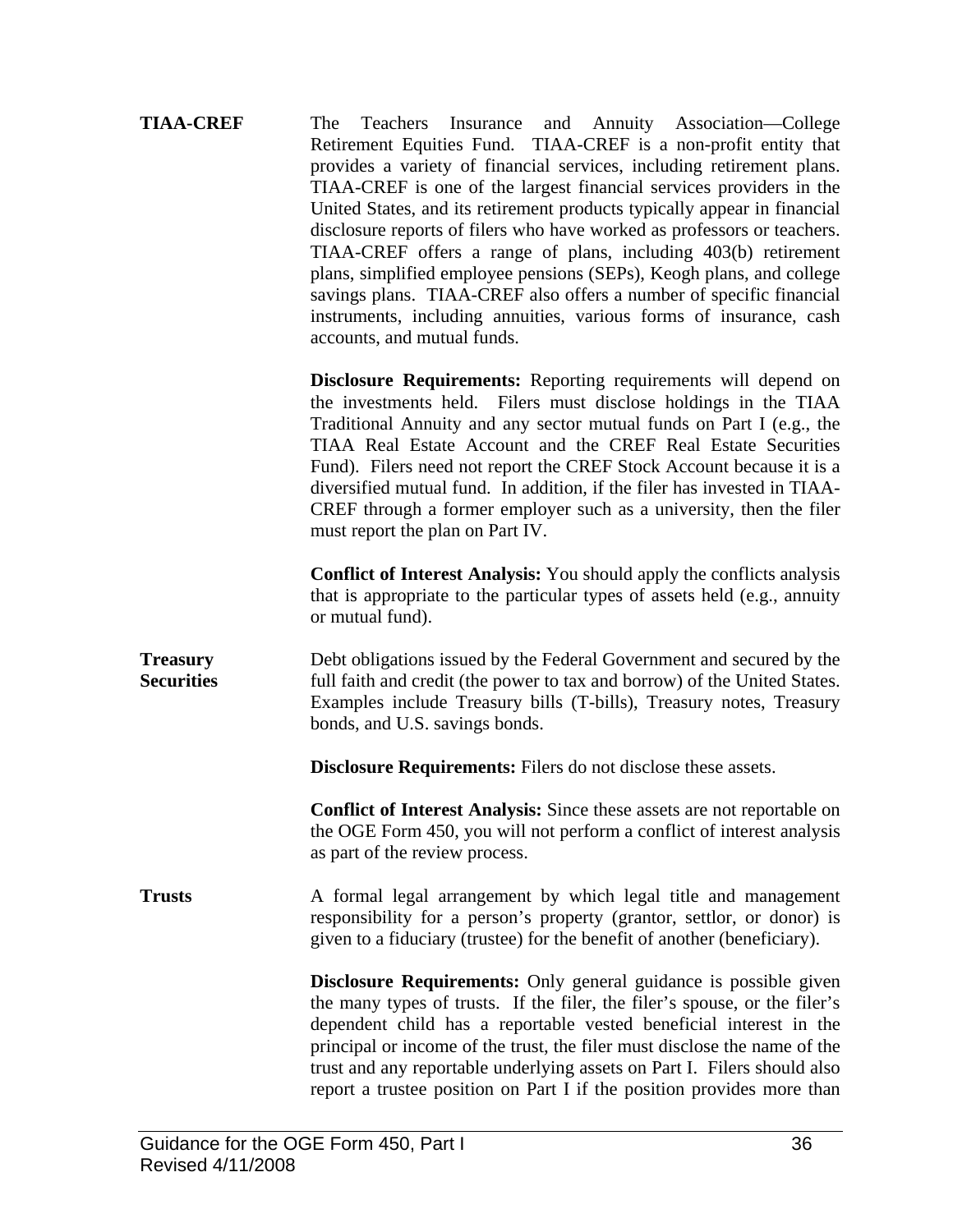<span id="page-39-0"></span>\$200 in fees during the reporting period (or \$1,000 if received by the filer's spouse). A trustee position held by the filer is reportable on Part III whether compensated or not.

Vested: "Vested" means that the individual has a present legal right to property or income (including the authority to dispose of the property or income), even if that right is defeasible (subject to being revoked or voided). The reporting threshold for a trust is the overall amount of the beneficiary's interest, not the value of the beneficiary's shares of particular assets. Underlying assets are disclosed if they individually meet the reporting threshold and are not otherwise exempt from reporting (e.g., diversified mutual fund).

Revocable inter vivo ("living") trusts: In this type of trust, the grantor conveys property in trust to a trustee (who is often the grantor) and retains a life estate, with the remainder to go to specified beneficiaries upon the termination of the life estate. What makes a living trust revocable is that the grantor expressly reserves the power to revoke the trust entirely and to make other changes, such as substitutions of beneficiaries or trustees.

Filers need not report assets or income from a revocable living trust :

- provided that the individuals have only a remainder interest, and
- provided that the grantor is neither the filer, the filer's spouse, nor the filer's dependent child.

Reduced Disclosure for Blind or Excepted Trusts: Qualified blind trusts, qualified diversified trusts, and excepted trusts reduce disclosure requirements and the need for conflict assessments since filers will have little or no knowledge of the underlying holdings. *See 5 CFR § 2634.310(b) and 5 CFR part 2634, subpart D.* 

**Conflict of Interest Analysis:** Given the complexity often involved with such assets, specific guidance is not provided here. *See DAEOgrams DO-01-029, DO-02-008, and DO-02-015, though, for a discussion of certain issues related to trusts.*

**Unit Investment Trusts**  Brokerage firms create unit investment trusts (UITs) by establishing fixed portfolios of securities with similar maturity dates. Unlike mutual funds, UITs are not managed on a continuing basis—the portfolio's investments are fixed when it is established, and they remain unchanged until the underlying assets mature or are redeemed.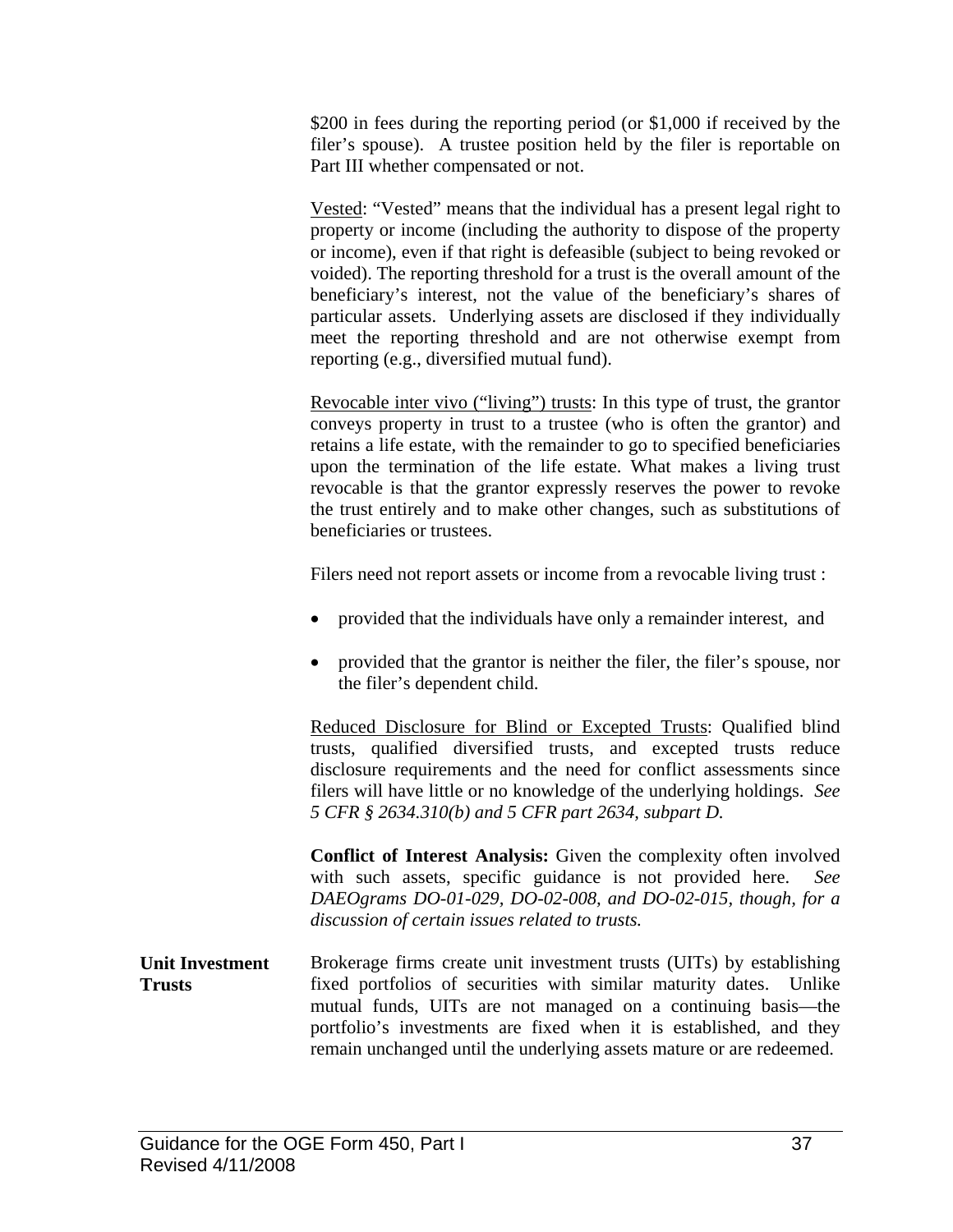<span id="page-40-0"></span>**Disclosure Requirements:** UITs are treated in the same manner as mutual funds. Diversified UITs are not reportable, but sector UITs must be disclosed on Part I.

**Conflict of Interest Analysis:** Diversified UITs are eligible for the exemption at 5 CFR § 2640.201(a). Otherwise, you must examine the underlying assets for possible conflicts with the filer's responsibilities. As with any other asset, check whether the filer could participate personally and substantially in a particular matter that directly and predictably affects his financial interests, either direct or imputed.

An issue with an underlying asset may be eligible for one of the exemptions at 5 CFR § 2640.201(b):

- The filer may participate in any particular matter affecting one or more of the underlying assets if the asset is not invested in the sector in which the UIT concentrates.
- A filer can participate in a particular matter affecting one or more of the underlying assets provided the market value of the funds affected do not exceed \$50,000. To calculate this amount, use the total amount of the filer's investment (as well as that of the filer's spouse and minor children) in the funds which concentrate in the sector and which include disqualifying interests.

Even if there are no conflicts with the underlying assets, filers may have a potential conflict with the issuing investment company or brokerage. This is most likely if your agency regulates securities. Note, however, there is an exemption at 5 CFR § 2640.201(d) for particular matters of general applicability that affect a mutual fund as a separate legal entity; UITs qualify for this exemption.

**Universal Life Insurance Policies**  A type of cash value insurance in which the policyholder can vary premiums by paying them with some of the accumulated cash value of the policy. The policyholder normally receives a minimum guaranteed rate of return at money market rates and has no control over investment decisions.

> **Disclosure Requirements:** Filers report the name of the insurance company on Part I, specifying that the asset is universal life insurance.

> **Conflict of Interest Analysis:** Actions in Government matters that affect the financial stability of the issuer or its willingness or ability to support the policy might pose a conflict of interest